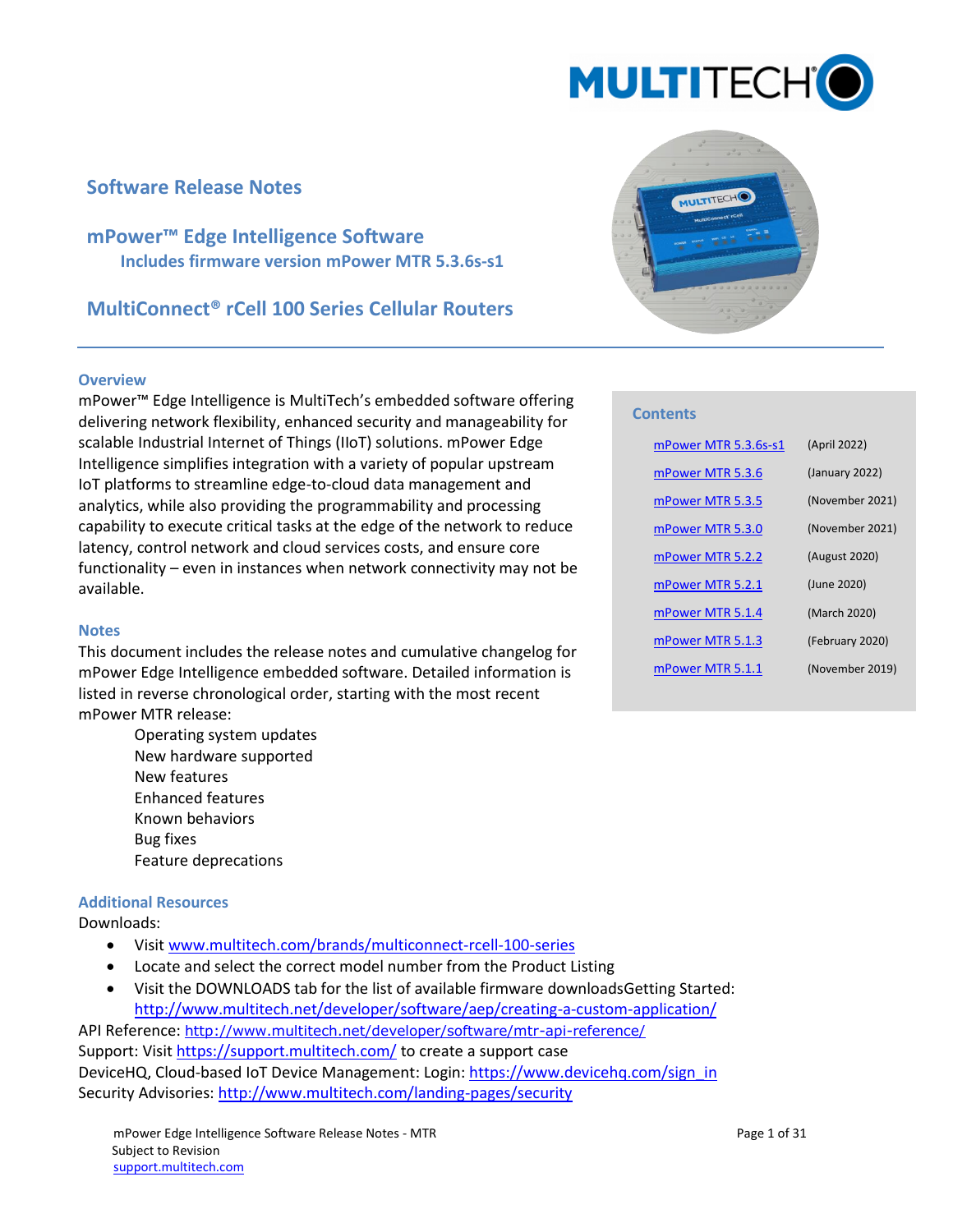

GP-1534

## <span id="page-1-0"></span>**mPower MTR 5.3.6s-s1 Changelog and Overview**

April 2022

#### <span id="page-1-1"></span>Updates in mPower MTR 5.3.6s-s1, fro[m mPower MTR 5.3.6](#page-2-0)

| <b>Models</b><br><u>Upgrade</u><br>.<br>.<br><b><i><u>Property</u></i></b><br><b>BU</b><br>new<br>NTIOWIT<br>CULUI C<br>$\tilde{\phantom{a}}$<br>chedule۔<br>.<br>-------<br><b>STATE</b><br><b>Changes</b><br>Proces:<br>Impacted<br>12.60%<br>-тхег<br>1 61 1 61 1 61 1 62<br>. |
|-----------------------------------------------------------------------------------------------------------------------------------------------------------------------------------------------------------------------------------------------------------------------------------|
|-----------------------------------------------------------------------------------------------------------------------------------------------------------------------------------------------------------------------------------------------------------------------------------|

#### **Operating System Updates (mPower MTR 5.3.6s-s1)**

Updated OpenSSL

- OpenSSL updated to version 1.1.1n
- Previous versions of mPower used OpenSSL 1.1.1b
- Resolution to [CVE-2022-0778](https://nvd.nist.gov/vuln/detail/CVE-2022-0778) and other openSSL CVE [\(openSSL release notes\)](https://www.openssl.org/news/openssl-1.1.1-notes.html)
- Additional information available at:<http://www.multitech.com/landing-pages/security>

#### <span id="page-1-2"></span>**Schedule (mPower MTR 5.3.6s-s1)**

- Manufacturing Updates:
	- o Devices that ship from MultiTech starting in April will include mPower MTR 5.3.6s-s1
	- o See part numbers impacted for details
- DeviceHQ
	- o mPower MTR 5.3.6s-s1 Availability: April 2022
- Downloadable Versions
	- o mPower MTR 5.3.6s-s1 Availability: April 2022
	- o Visit [www.multitech.com/brands/multiconnect-rcell-100-series](http://www.multitech.com/brands/multiconnect-rcell-100-series)
	- o Locate and select the correct model number from the Product Listing
	- o Visit DOWNLOADS tab and select mPower MTR 5.3.6s-s1 from the list of available firmware downloads
- Differential Files:
	- o Visit<https://support.multitech.com/> to create a support case and request access to differential file updates

#### <span id="page-1-3"></span>**Models Impacted (mPower MTR 5.3.6s-s1)**

The following ordering part numbers are impacted by mPower MTR 5.3.6s-s1:

<span id="page-1-4"></span>

| <b>Model Name</b><br><b>Ordering Part Numbers</b><br>MultiConnect <sup>®</sup> rCell 100 Cellular Routers |                    |  |  |  |  |
|-----------------------------------------------------------------------------------------------------------|--------------------|--|--|--|--|
| <b>Status: Active</b><br><b>Status: Active</b>                                                            |                    |  |  |  |  |
| MTR-L4G1-B07                                                                                              | MTR-L4G1-B10       |  |  |  |  |
| MTR-L4G1-B07-WW                                                                                           | MTR-L4G1-B10-WW    |  |  |  |  |
| MTR-LEU7-B07                                                                                              | MTR-LFU7-B10       |  |  |  |  |
| MTR-LEU7-B07-EU-GB                                                                                        | MTR-LEU7-B10-EU-GB |  |  |  |  |
| MTR-LEU7-B07-HZ                                                                                           | MTR-LFU7-B10-HZ    |  |  |  |  |
| MTR-LNA7-B07                                                                                              | MTR-LNA7-B10       |  |  |  |  |
| MTR-LNA7-B07-US                                                                                           | MTR-LNA7-B10-US    |  |  |  |  |
| MTR-LNA7-B07-HZ                                                                                           | MTR-LNA7-B10-HZ    |  |  |  |  |
| MTR-MNG2-B07                                                                                              | MTR-MNG2-B10       |  |  |  |  |
| MTR-MNG2-B07-WW                                                                                           | MTR-MNG2-B10-WW    |  |  |  |  |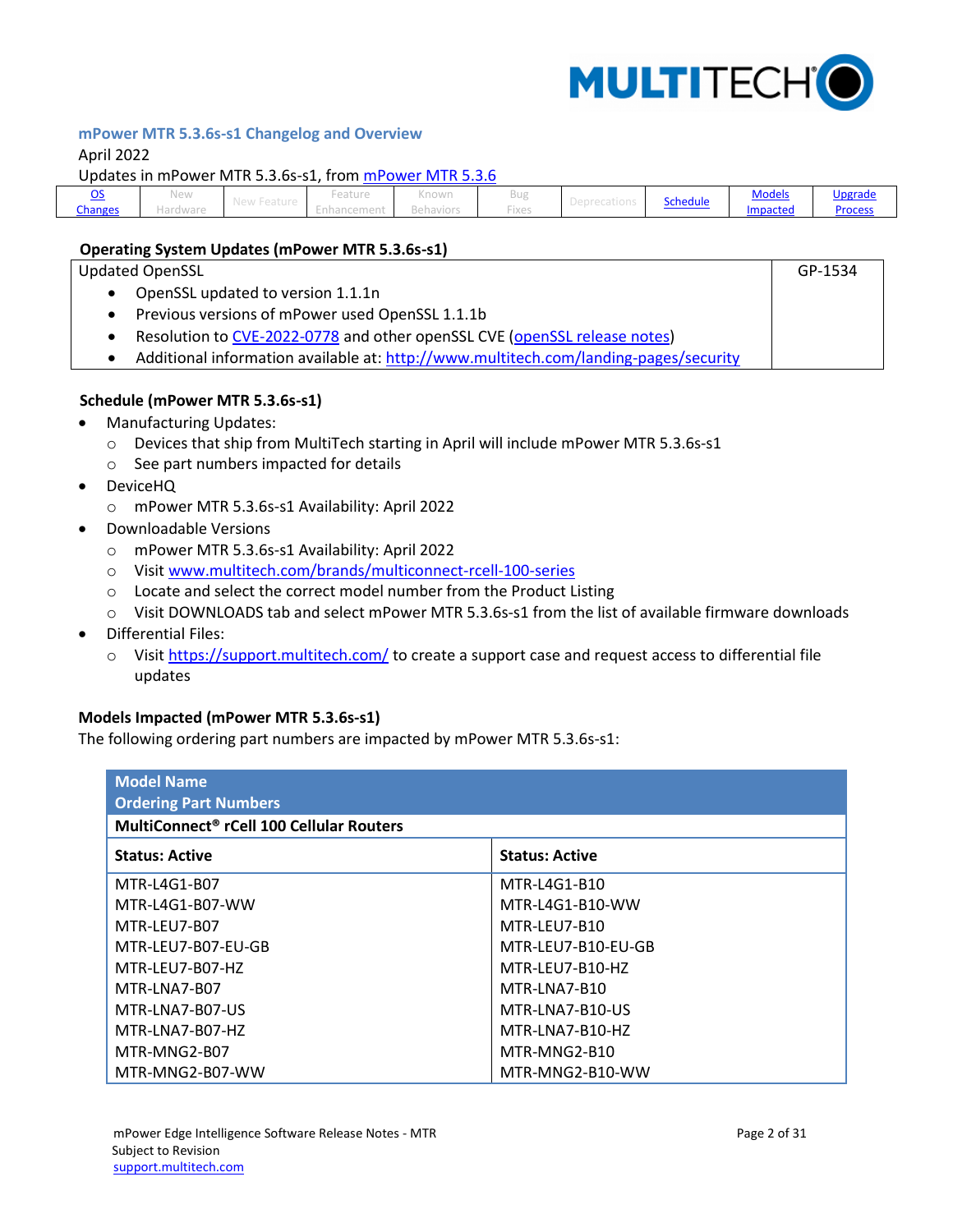

# **Upgrade Process (mPower MTR 5.3.6s-s1)**

Impacted devices can be upgrade to mPower MTR 5.3.6s-s1 using two methods:



### <span id="page-2-0"></span>**mPower MTR 5.3.6 Changelog and Overview**

#### January 2022

Updates in mPower MTR 5.3.6, from [mPower MTR 5.3.5](#page-4-0)

| $\smile$                         | <u>New</u> | <u>Feature</u> | <b>CONTINUES IN 1979</b><br>NTIOWIT | Bu:                          |                 | . .<br><b>Models</b> | <u>Upgrade</u> |
|----------------------------------|------------|----------------|-------------------------------------|------------------------------|-----------------|----------------------|----------------|
| <b>Innings</b><br>.<br>--------- | Hardware   | .<br>ancement  | .<br>$\sim$                         | --<br><b>COLOR</b><br>$\sim$ | <b>Schedule</b> | <i>impacted</i>      | Process        |

#### <span id="page-2-1"></span>**New Hardware Support (mPower MTR 5.3.6)**

| Support for MTR-L4G1, MTR-LEU7 and MTR-LNA7 devices with substitute components |  |
|--------------------------------------------------------------------------------|--|
| Hardware version MTRV1-0.4                                                     |  |

#### <span id="page-2-2"></span>**Feature Enhancement (mPower MTR 5.3.6)**

<span id="page-2-3"></span>

| Downgrade Protection                                                                                    | $[GP-1386]$ |  |  |  |  |
|---------------------------------------------------------------------------------------------------------|-------------|--|--|--|--|
| mPower MTR 5.3.6 includes a means of identifying MTR (hardware version MTRV1-0.4)                       |             |  |  |  |  |
| devices with substitute components and limits the version of mPower that customers can use              |             |  |  |  |  |
| Devices with substitute components can only be used with mPower MTR 5.3.6 and later<br>$\circ$          |             |  |  |  |  |
| Future mPower versions will not allow MTRV1-0.4 devices with substitute components to<br>$\circ$        |             |  |  |  |  |
| downgrade to versions of mPower prior to mPower MTR 5.3.6                                               |             |  |  |  |  |
| The downgrade protection feature prevents customers from downgrading devices to an<br>$\bullet$         |             |  |  |  |  |
| unsupported version of mPower software                                                                  |             |  |  |  |  |
| DeviceHQ includes a similar feature that prevents customers from downgrading devices to an<br>$\bullet$ |             |  |  |  |  |
| unsupported version of mPower software                                                                  |             |  |  |  |  |
| Error Messages: If a user attempts to downgrade a device with substitute components to an<br>$\bullet$  |             |  |  |  |  |
| incompatible firmware version, an error message will be displayed:                                      |             |  |  |  |  |
| Downgrade using API Command:<br>$\circ$                                                                 |             |  |  |  |  |
| "Firmware check failed. Invalid firmware version for [MTRV1-0.4] hardware."                             |             |  |  |  |  |
| Downgrade using DeviceHQ:<br>$\circ$                                                                    |             |  |  |  |  |
| "Software check failed. Invalid firmware version for [MTRV1-0.4] hardware."                             |             |  |  |  |  |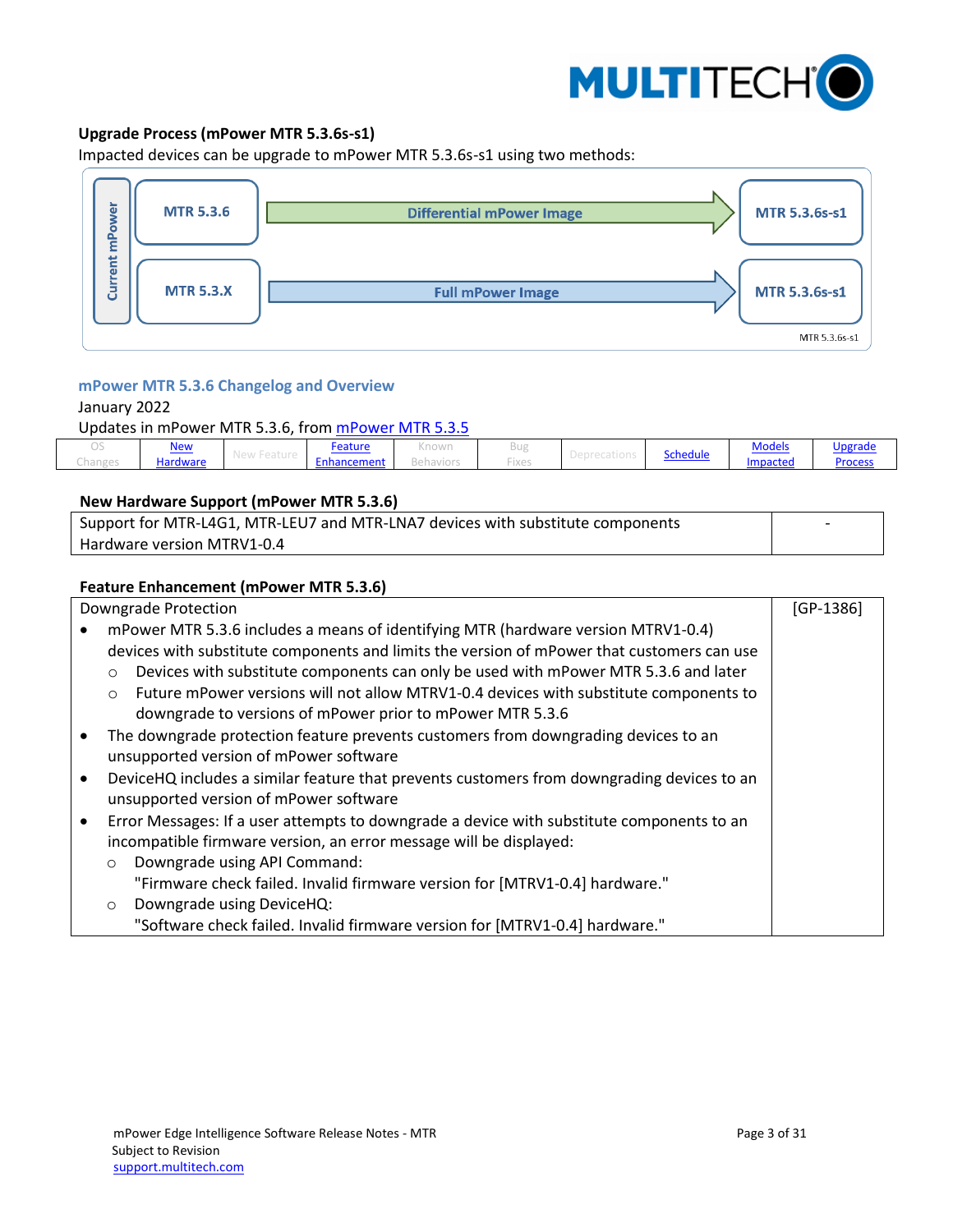

# **Schedule (mPower MTR 5.3.6)**

- Manufacturing Updates:
	- o Devices that ship from MultiTech starting in December 2021 will include mPower MTR 5.3.6
	- o See part numbers impacted for details
- DeviceHQ
	- o mPower MTR 5.3.6 Availability: November 2021
- Downloadable Versions
	- o mPower MTR 5.3.6 Availability: November 2021
	- o Visit https://www.multitech.com/brands/multiconnect-rcell-100-series
	- o Locate and select the correct model number from the Product Listing
	- o Visit DOWNLOADS tab and select mPower MTR 5.3.6 from the list of available firmware downloads
- Differential Files:
	- o Visit<https://support.multitech.com/> to create a support case and request access to differential file updates

## <span id="page-3-0"></span>**Models Impacted (mPower MTR 5.3.6)**

The following ordering part numbers are impacted by mPower MTR 5.3.6:

| <b>Model Name</b>                                    |                       |  |  |  |  |
|------------------------------------------------------|-----------------------|--|--|--|--|
| <b>Ordering Part Numbers</b>                         |                       |  |  |  |  |
| MultiConnect <sup>®</sup> rCell 100 Cellular Routers |                       |  |  |  |  |
| <b>Status: Active</b>                                | <b>Status: Active</b> |  |  |  |  |
| MTR-L4G1-B07                                         | MTR-L4G1-B10          |  |  |  |  |
| MTR-L4G1-B07-WW                                      | MTR-L4G1-B10-WW       |  |  |  |  |
| MTR-LEU7-B07                                         | MTR-LEU7-B10          |  |  |  |  |
| MTR-LEU7-B07-EU-GB                                   | MTR-LEU7-B10-EU-GB    |  |  |  |  |
| MTR-LNA7-B07                                         | MTR-LNA7-B10          |  |  |  |  |
| MTR-LNA7-B07-US                                      | MTR-LNA7-B10-US       |  |  |  |  |

## <span id="page-3-1"></span>**Upgrade Process (mPower MTR 5.3.6)**

**Minimum System Requirements (mPower MTR 5.3.6) – MTR LTE Category 4 Device with Original Components** Impacted devices can be upgrade to mPower MTR 5.3.6 using two methods:



**Minimum System Requirements (mPower MTR 5.3.6) – MTR LTE Category 4 Device with Substitute Components** mPower MTR 5.3.6 is already installed on MTR LTE Category 4 devices with substitute components.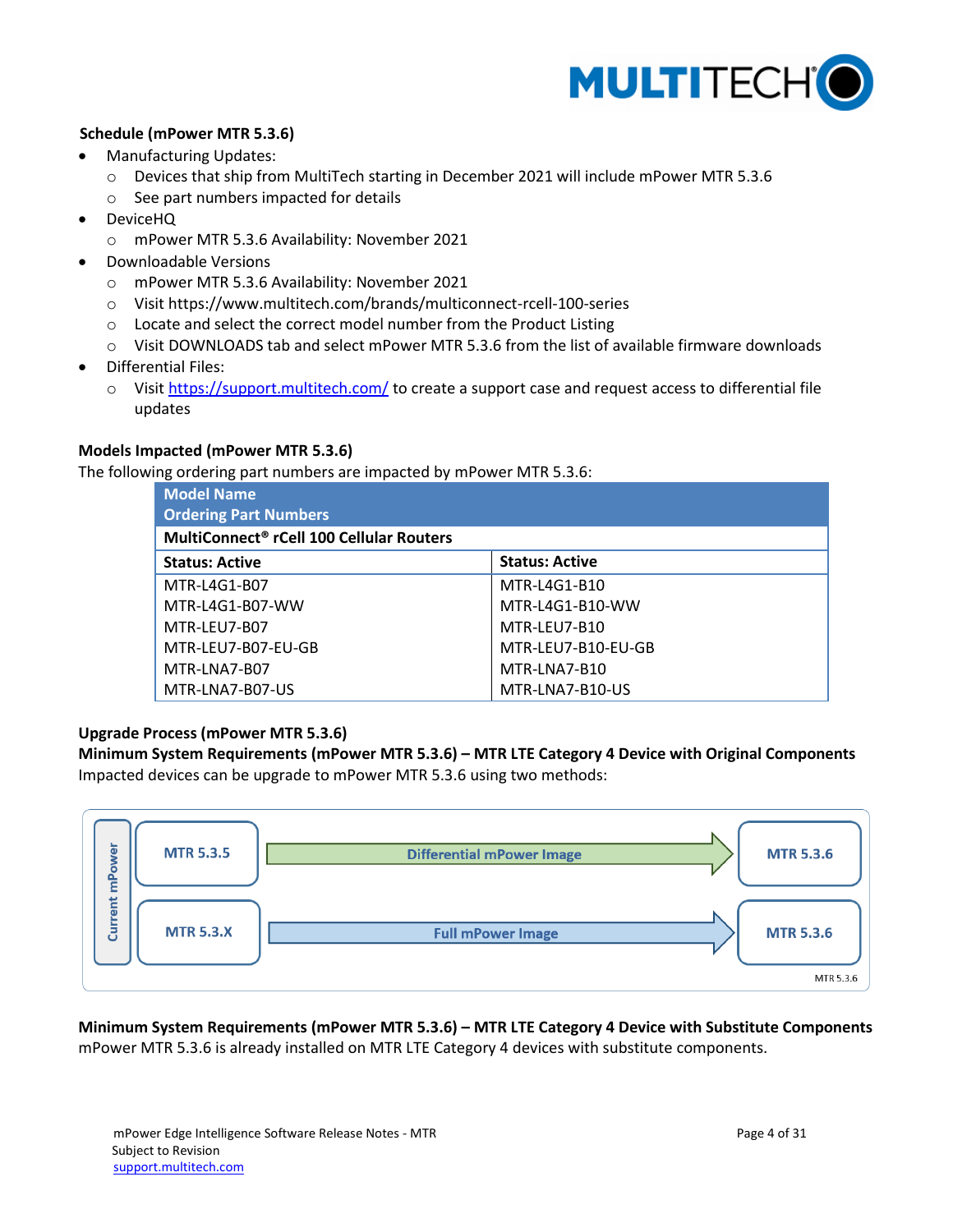

# <span id="page-4-0"></span>**mPower MTR 5.3.5 Changelog and Overview**

#### November 2021

Updates in mPower MTR 5.3.5, from [mPower MTR 5.3.0](#page-9-0)

|         | New      | <u>New</u> | -eature | $\sim$ $\sim$ $\sim$<br>NTIOWIT | $\sim$          |                     |          | <b>Models</b> | Ungrade        |
|---------|----------|------------|---------|---------------------------------|-----------------|---------------------|----------|---------------|----------------|
| Changes | Hardware | Features   |         | DEIIdviui:                      | and it<br>-ixes | <b>Deprecations</b> | Schedule | Impacted      | <b>Process</b> |

# <span id="page-4-1"></span>**New Hardware Support (mPower MTR 5.3.5)**

| 4G-LTE Category 4 Global (MTR-L4G1 models) | Global   |
|--------------------------------------------|----------|
|                                            | Wireless |
|                                            | Carriers |
|                                            |          |

#### <span id="page-4-2"></span>**New Features (mPower MTR 5.3.5)**

|                                            | AT&T 3G Sunset - Impacts on 4G Devices                                                         | $[GP-988]$  |  |  |  |  |  |  |
|--------------------------------------------|------------------------------------------------------------------------------------------------|-------------|--|--|--|--|--|--|
|                                            | mPower MTR 5.3.5 includes important updates to the current cellular module firmware            | $[GP-1111]$ |  |  |  |  |  |  |
|                                            | defaults. These changes will help avoid service interruption for certain MultiTech 4G products |             |  |  |  |  |  |  |
|                                            | impacted by the impending AT&T 3G network sunset                                               |             |  |  |  |  |  |  |
|                                            | Current cellular module default: CEMODE=1 (Voice Centric)<br>$\circ$                           |             |  |  |  |  |  |  |
|                                            | New cellular module default: CEMODE=2 (Data Centric)<br>$\circ$                                |             |  |  |  |  |  |  |
|                                            | Overview of mPower MTR 5.3.5 solution:                                                         |             |  |  |  |  |  |  |
| ٠                                          | Once a device is updated to mPower MTR 5.3.5, the wireless carrier for the cellular module     |             |  |  |  |  |  |  |
|                                            | will be determined                                                                             |             |  |  |  |  |  |  |
| $\bullet$                                  | If the wireless carrier is AT&T, mPower MTR 5.3.5 updates the cellular module firmware         |             |  |  |  |  |  |  |
|                                            | default                                                                                        |             |  |  |  |  |  |  |
|                                            | Current default: Voice Centric<br>$\circ$                                                      |             |  |  |  |  |  |  |
|                                            | New default: Data Centric<br>$\circ$                                                           |             |  |  |  |  |  |  |
|                                            | Models Impacted: MTR-LNA7, MTR-LAT1<br>$\circ$                                                 |             |  |  |  |  |  |  |
|                                            | If a wireless carrier other than AT&T is recognized (i.e. Verizon Wireless), no changes to the |             |  |  |  |  |  |  |
| cellular module firmware defaults are made |                                                                                                |             |  |  |  |  |  |  |
|                                            | <b>Additional Resources</b>                                                                    |             |  |  |  |  |  |  |
|                                            | AT&T Overview of 3G Sunset: https://iotdevices.att.com/att-iot/3GSunset.aspx<br>$\circ$        |             |  |  |  |  |  |  |
|                                            | MultiTech Overview of AT&T 3G Sunset Impact on 4G Devices<br>$\circ$                           |             |  |  |  |  |  |  |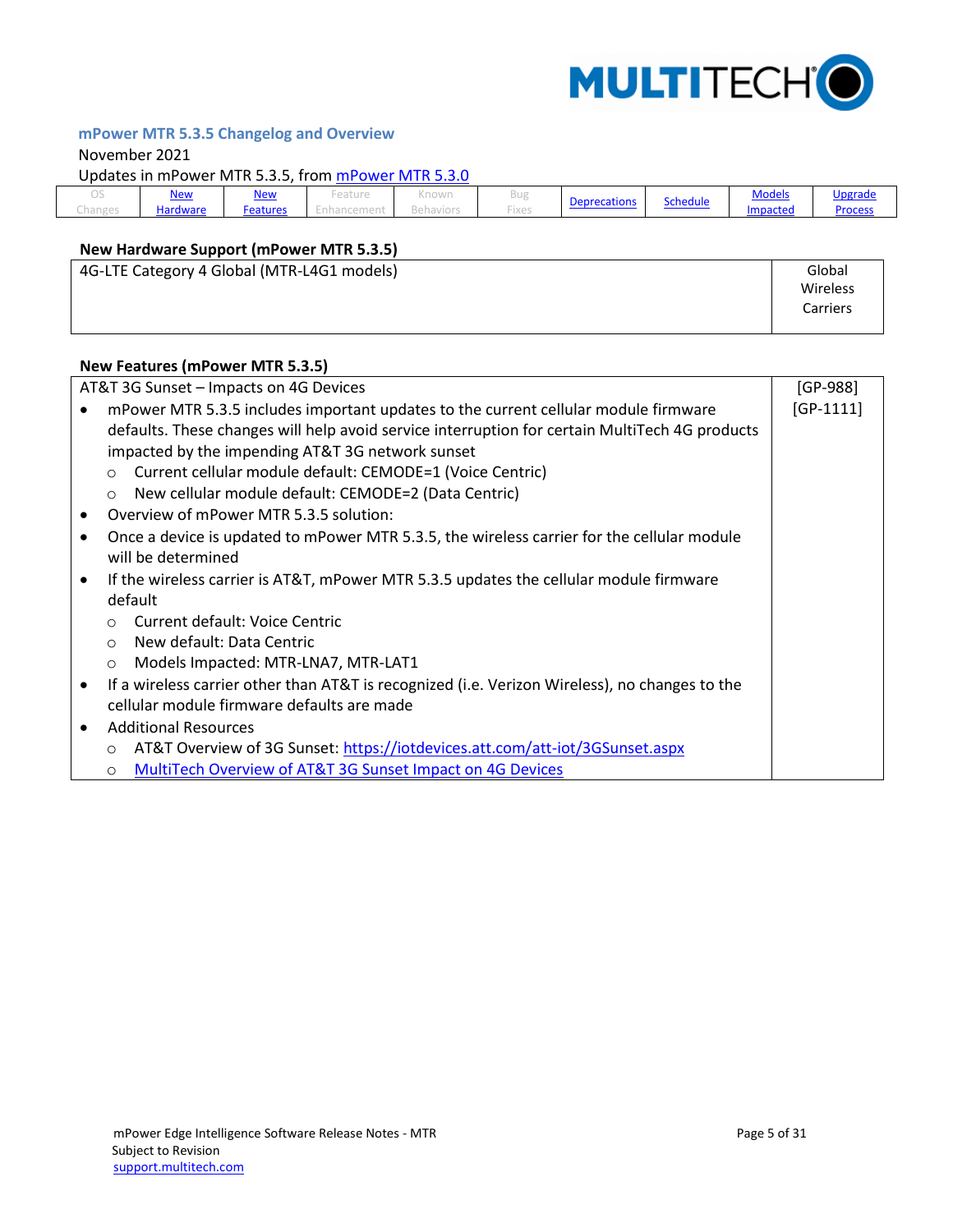

## **New Features (mPower MTR 5.3.5)**

|           |         | <b>Current SIM and Advanced Carrier Configuration</b>                                       | $[GP-1111]$  |
|-----------|---------|---------------------------------------------------------------------------------------------|--------------|
|           |         | In mPower MTR 5.3.5, the system detects SIM card details (IMSI and MCC/MNC) and this data   | $[MTX-4121]$ |
|           |         | is available on the Cellular Configuration page under the Current SIM pane                  |              |
| $\bullet$ |         | For MTR-MNG2 models, the IMSI and MCC/MNC values are read-only and are not used by the      |              |
|           |         | carrier detection mechanism                                                                 |              |
| $\bullet$ |         | For MTR-LEU7, MTR-LAT7, and MTR-L4G1 models, the Advanced Carrier Configuration             |              |
|           |         | feature that allows the user to configure the UE Mode of Operation manually, is implemented |              |
|           | $\circ$ | User can manually set the UE Mode of Operation for a SIM card with a specified PLMN ID      |              |
|           |         | (MCC/MNC). If the system detects that the MCC/MNC set by user in the Advanced Carrier       |              |
|           |         | Configuration corresponds to the MCC/MNC of the SIM card, the system applies UE Mode        |              |
|           |         | of Operation that is specified by the user                                                  |              |
|           | $\circ$ | If the user sets MCC/MNC that does not correspond to the SIM card, then the system          |              |
|           |         | ignores Advanced Carrier Configuration and changes the UE Mode of Operation to CS/PS        |              |
|           |         | Mode 2 if the MCC/MNC belongs to AT&T                                                       |              |
|           | $\circ$ | If the user enables Advanced Carrier Configuration and sets the UE Mode of Operation to     |              |
|           |         | Auto, the system verifies if the MCC/MNC belongs to AT&T. If AT&T is detected, the          |              |
|           |         | system sets CS/PS Mode 2; if MCC/MNC is NOT AT&T, then the system leaves the actual         |              |
|           |         | UE Mode of Operation without changes                                                        |              |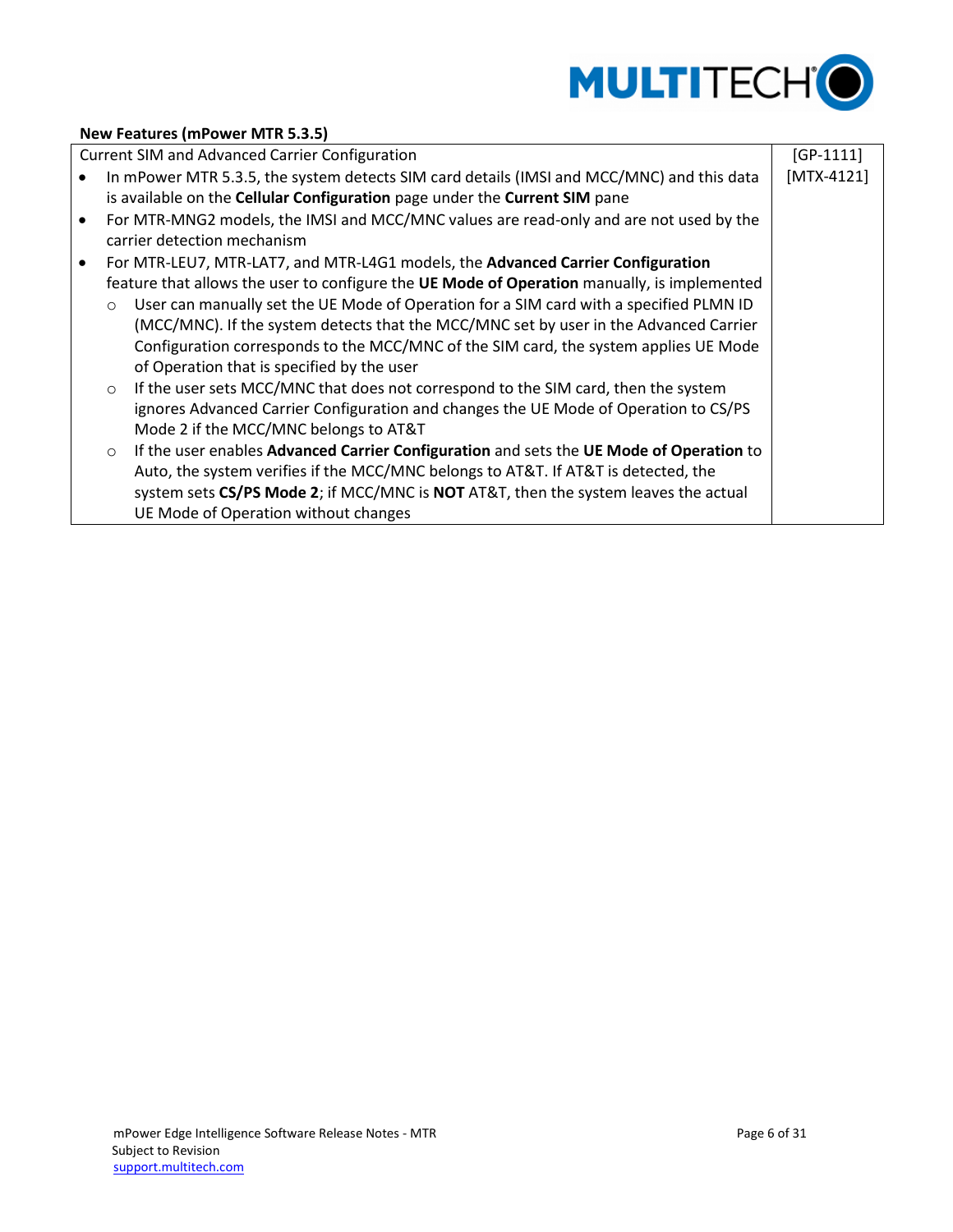

## **New Features (mPower MTR 5.3.5)**

|           |                                                                                                 | <b>Updated Reset Behavior</b>                                                                                 | $[GP-775]$ |  |  |  |  |
|-----------|-------------------------------------------------------------------------------------------------|---------------------------------------------------------------------------------------------------------------|------------|--|--|--|--|
|           |                                                                                                 | Save and Restore Configuration page changes                                                                   |            |  |  |  |  |
|           | $\circ$                                                                                         | Factory Default and User-Defined default panes have been added. These options are not                         |            |  |  |  |  |
|           |                                                                                                 | dependent on each other                                                                                       |            |  |  |  |  |
|           | $\circ$                                                                                         | Now it is possible to reset the configuration to factory defaults when the user-defined                       |            |  |  |  |  |
|           |                                                                                                 | default configuration is set                                                                                  |            |  |  |  |  |
|           | $\circ$                                                                                         | Factory Default: Reset to factory default configuration                                                       |            |  |  |  |  |
|           | $\circ$                                                                                         | User-Defined Default: Three options available:                                                                |            |  |  |  |  |
|           |                                                                                                 | 1. Reset to User-Defined Configuration                                                                        |            |  |  |  |  |
|           |                                                                                                 | 2. Set current Configuration as User-Defined Default                                                          |            |  |  |  |  |
|           |                                                                                                 | 3. Clear user-Defined Default                                                                                 |            |  |  |  |  |
|           | $\circ$                                                                                         | Reset Button Configuration: Four options available                                                            |            |  |  |  |  |
|           |                                                                                                 | 1. Enable Reset to Factory Default. When the RESET button is held for 5 seconds or                            |            |  |  |  |  |
|           |                                                                                                 | more, the unit will be reset to the factory default settings                                                  |            |  |  |  |  |
|           |                                                                                                 | Enable Reset to User-Defined Default. When the RESET button on the device is held<br>2.                       |            |  |  |  |  |
|           | for 5 seconds or more, the unit will be reset to the user-defined default settings              |                                                                                                               |            |  |  |  |  |
|           | 3. If both Factory Default and User-Defined Default are enabled:                                |                                                                                                               |            |  |  |  |  |
|           | If the button is pressed for between zero and 5 seconds the device will perform a<br>soft reset |                                                                                                               |            |  |  |  |  |
|           |                                                                                                 | If the button is pressed for 5 to 30 seconds, the device will perform a User-<br><b>Defined Default reset</b> |            |  |  |  |  |
|           |                                                                                                 | If the reset button is pressed for greater than 30 seconds a Factory Default reset<br>will be performed       |            |  |  |  |  |
|           | 4. If no option is selected. The RESET button will always restart the system and will not       |                                                                                                               |            |  |  |  |  |
|           | allow you to restore the unit to factory or user-defined default                                |                                                                                                               |            |  |  |  |  |
| $\bullet$ |                                                                                                 | Once the RESET Button Configuration is changed, the user must first submit the changes,                       |            |  |  |  |  |
|           |                                                                                                 | followed by a confirmation message                                                                            |            |  |  |  |  |
| $\bullet$ |                                                                                                 | Once the user confirms the RESET Button Configuration, the changes are applied immediately.                   |            |  |  |  |  |
|           |                                                                                                 | The device does not need to be rebooted for this change to be applied                                         |            |  |  |  |  |

## <span id="page-6-0"></span>**Deprecation (mPower MTR 5.3.5)**

3G Radio Support. mPower MTR 5.3.5 does not include support for 3G HSPA+ and HSPA cellular radios –H5 (Telit HE910-D), -H6 (Telit HE910EUD) radios Models Impacted: MTR-H5, MTR-H6 devices -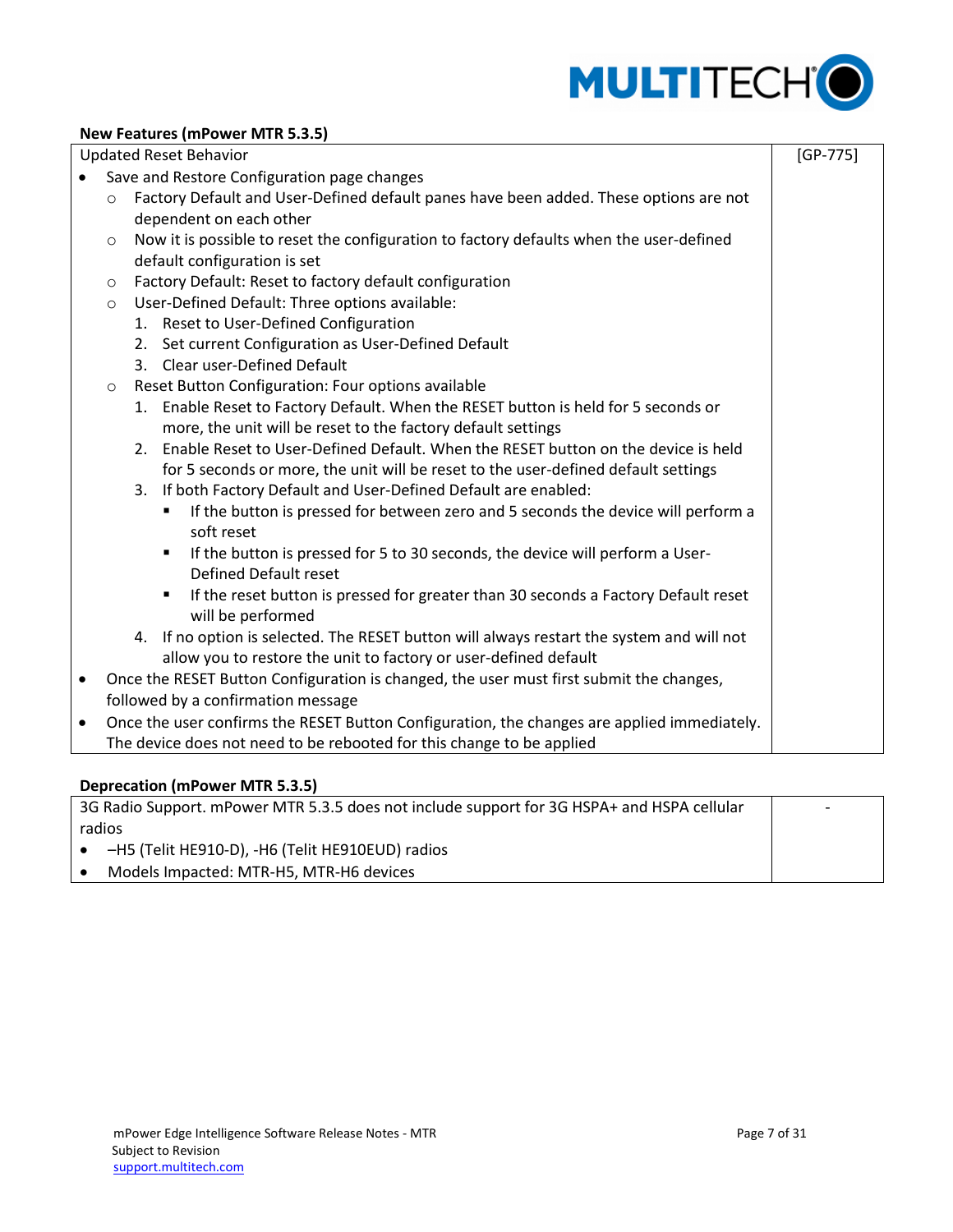

## <span id="page-7-0"></span>**Schedule (mPower MTR 5.3.5)**

mPower MTR 5.3.5 is available for download only

- DeviceHQ
	- o mPower MTR 5.3.5 Availability: October 2021
- Downloadable Versions
	- o mPower MTR 5.3.5 Availability: October 2021
	- o Visit<https://www.multitech.com/brands/multiconnect-rcell-100-series>
	- o Locate and select the correct model number from the Product Listing
	- o Visit DOWNLOADS tab and select mPower MTR 5.3.5 from the list of available firmware downloads
- Differential Files:
	- o Visit<https://support.multitech.com/> to create a support case and request access to differential file updates

#### <span id="page-7-1"></span>**Models Impacted (mPower MTR 5.3.5)**

The following ordering part numbers are impacted by mPower MTR 5.3.5

| <b>Model Name</b><br><b>Ordering Part Numbers</b>    |                                   |                                |  |  |  |  |
|------------------------------------------------------|-----------------------------------|--------------------------------|--|--|--|--|
| MultiConnect <sup>®</sup> rCell 100 Cellular Routers |                                   |                                |  |  |  |  |
| Status: Active <sup>(1)</sup>                        | Status: Active <sup>(1)</sup>     | Status: EOL <sup>(2)</sup>     |  |  |  |  |
| MTR-LNA7-B07 (1)                                     | MTR-LEU7-B07 <sup>(1)</sup>       | MTR-LAT1-B07 <sup>(2)</sup>    |  |  |  |  |
| MTR-LNA7-B07-HZ <sup>(1)</sup>                       | MTR-LEU7-B07-EU-GB (1)            | MTR-LAT1-B07-US <sup>(2)</sup> |  |  |  |  |
| MTR-LNA7-B07-US <sup>(1)</sup>                       | MTR-LEU7-B10 <sup>(1)</sup>       | MTR-LAT1-B08 <sup>(2)</sup>    |  |  |  |  |
| MTR-LNA7-B10 <sup>(1)</sup>                          | MTR-LEU7-B10-EU-GB <sup>(1)</sup> | MTR-LAT1-B08-US <sup>(2)</sup> |  |  |  |  |
| MTR-LNA7-B10-HZ <sup>(1)</sup>                       | MTR-LEU7-B07-HZ <sup>(1)</sup>    | MTR-LAT1-B09 <sup>(2)</sup>    |  |  |  |  |
| MTR-LNA7-B10-US <sup>(1)</sup>                       | MTR-LEU7-B10-HZ <sup>(1)</sup>    | MTR-LAT1-B09-US <sup>(2)</sup> |  |  |  |  |
| MTR-L4G1-B07 <sup>(1)</sup>                          |                                   | MTR-LAT1-B10 <sup>(2)</sup>    |  |  |  |  |
| MTR-L4G1-B07-WW (1)                                  |                                   | MTR-LAT1-B10-US <sup>(2)</sup> |  |  |  |  |
| MTR-L4G1-B10 <sup>(1)</sup>                          |                                   |                                |  |  |  |  |
| MTR-L4G1-B10-WW (1)                                  |                                   |                                |  |  |  |  |

#### Footnotes:

|     | <b>Hardware</b><br><b>Status</b>   | <b>Manufacturing</b><br><b>Updates</b> | <b>Comments</b>                                                                                                                                                |
|-----|------------------------------------|----------------------------------------|----------------------------------------------------------------------------------------------------------------------------------------------------------------|
| (1) | <b>Active</b>                      | December 2021                          | • Active devices will start shipping with mPower MTR 5.3.5<br>• Customers are encouraged to evaluate mPower MTR 5.3.5 and<br>update deployed devices as needed |
| (2) | n/a<br><b>EOL</b><br>Download only |                                        | • EOL devices are no longer shipping from MultiTech<br>• Customers are encouraged to evaluate mPower MTR 5.3.5 and<br>update device fleets as needed           |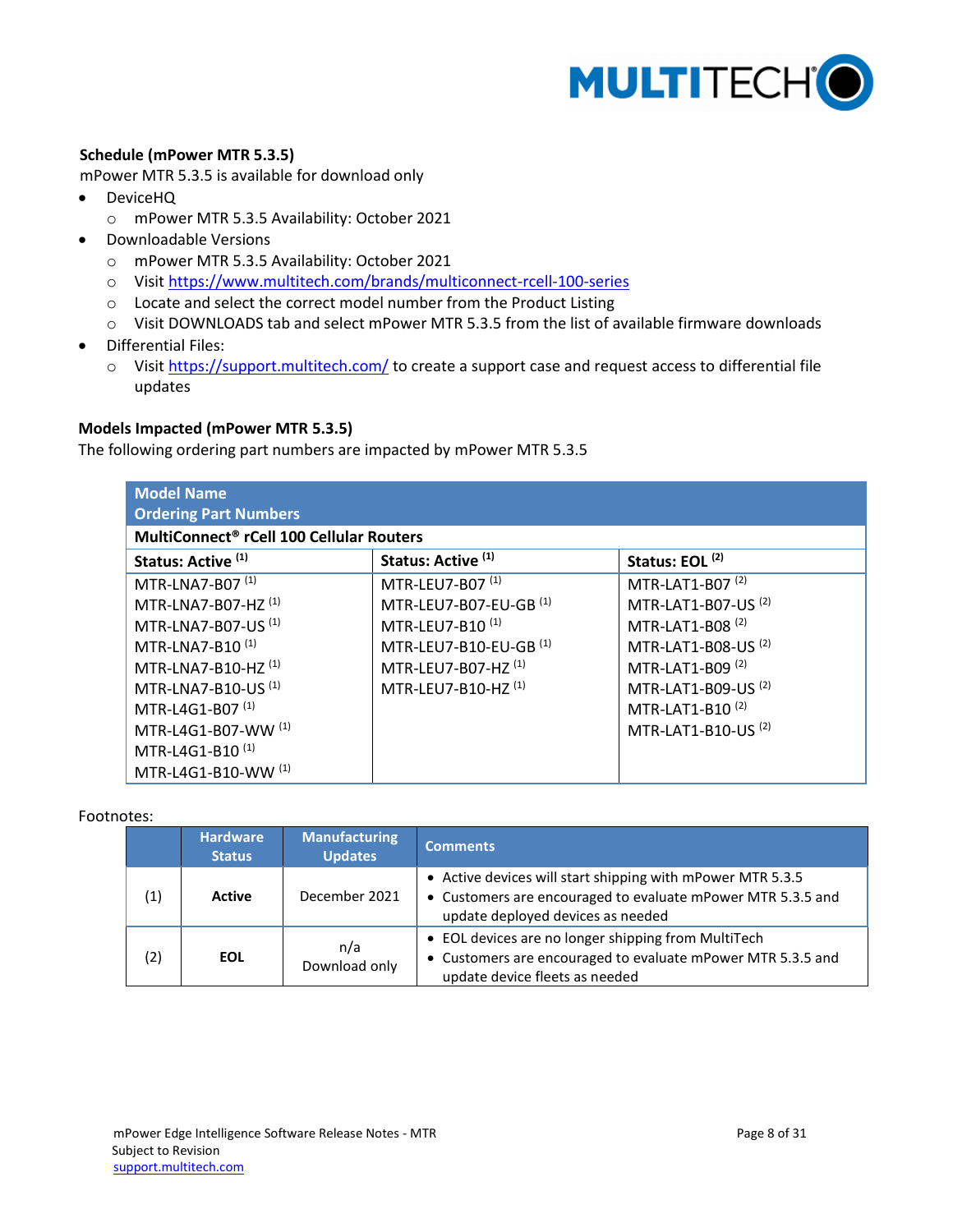

## <span id="page-8-0"></span>**Upgrade Process (mPower MTR 5.3.5)**

To install mPower MTR 5.3.5, the MTR LTE Category 4 device must be upgraded to MTR 5.0.0 or higher. Customers that are running earlier versions of mPower must use the following upgrade process:

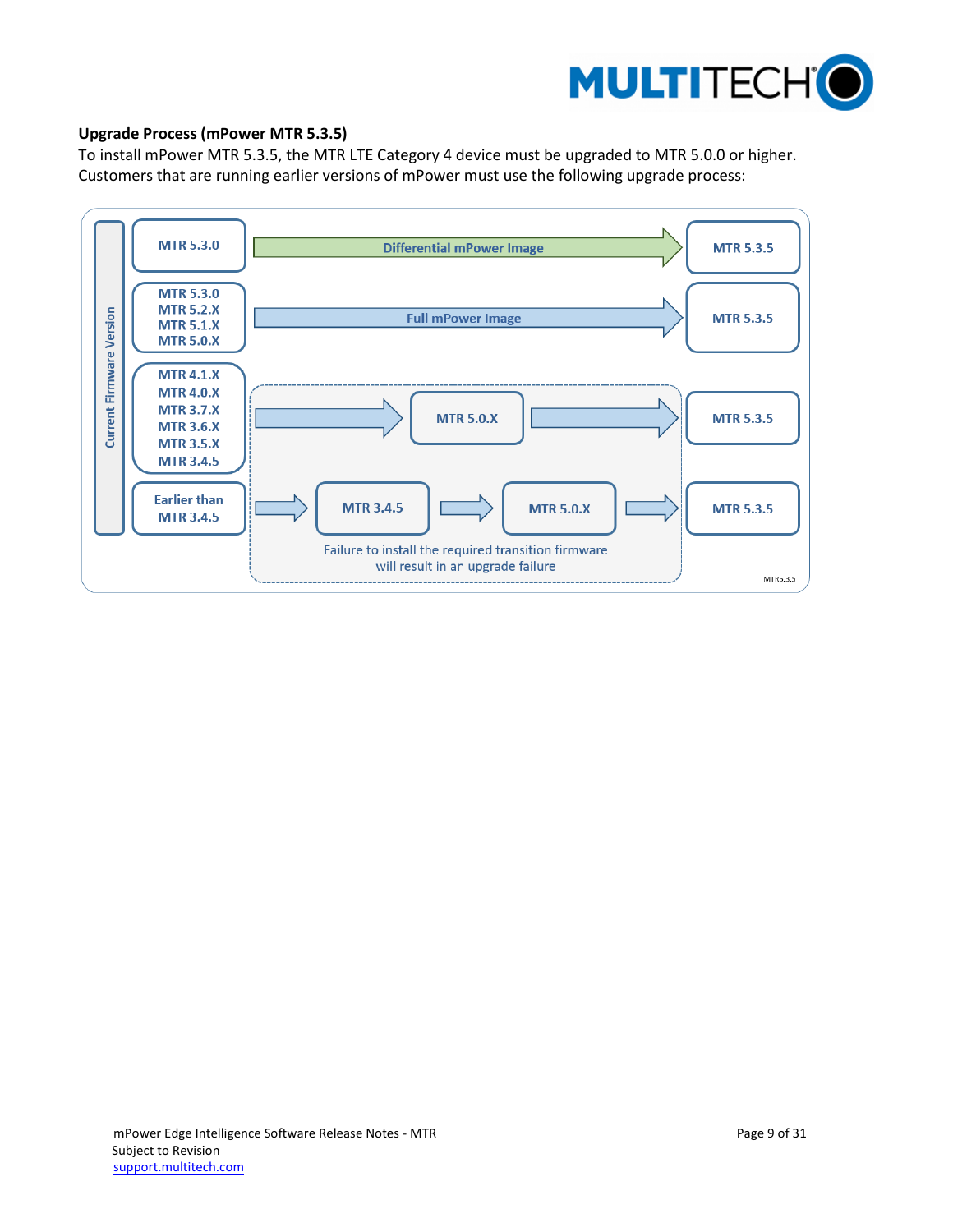

# <span id="page-9-0"></span>**mPower MTR 5.3.0 Changelog and Overview**

### November 2021

Updates in mPower MTR 5.3.0, from [mPower MTR 5.2.2](#page-13-0)

| $\tilde{\phantom{a}}$ | ۱۵۱<br>INCAN | <u>New</u> | ------<br>.earnie | <b>Known</b>     |                   |          | <b>Models</b> | <u>Upgrade</u> |
|-----------------------|--------------|------------|-------------------|------------------|-------------------|----------|---------------|----------------|
| <b>Changes</b>        | 191 V V V 91 | Feature    |                   | <b>Behaviors</b> | $\cdots$<br>-ixes | Schedule | Impacted      | Process        |

# <span id="page-9-1"></span>**Operating System Updates (mPower MTR 5.3.0)**

| <b>Updated Yocto Version</b>    |                                                                  |                                                                                                |  |  |  |  |
|---------------------------------|------------------------------------------------------------------|------------------------------------------------------------------------------------------------|--|--|--|--|
|                                 | Yocto version updated to Thud (version 2.6).                     |                                                                                                |  |  |  |  |
|                                 |                                                                  | Previous versions of mPower used Yocto Morty (version 2.2)                                     |  |  |  |  |
| Upgrade to OpenSSL 1.1          |                                                                  |                                                                                                |  |  |  |  |
|                                 |                                                                  | mPower version 5.2.X supports OpenSSL 1.0.2k                                                   |  |  |  |  |
|                                 |                                                                  | Customer applications written to earlier OpenSSL versions do not require porting to the latest |  |  |  |  |
|                                 |                                                                  | version                                                                                        |  |  |  |  |
| Upgrade Cipher Suite to TLS 1.3 |                                                                  |                                                                                                |  |  |  |  |
|                                 | mPower version 5.2.1 supports configurable TLS 1.0, 1.1, and 1.2 |                                                                                                |  |  |  |  |
|                                 |                                                                  |                                                                                                |  |  |  |  |
|                                 |                                                                  | The benefits of TLS 1.3 are:                                                                   |  |  |  |  |
|                                 | $\circ$                                                          | Increased speed of encrypted connections                                                       |  |  |  |  |
|                                 | $\circ$                                                          | Improved security due to the removal of obsolete and insecure features from TLS 1.2            |  |  |  |  |
|                                 | $\circ$                                                          | Greater browser support                                                                        |  |  |  |  |

#### <span id="page-9-2"></span>**New Features (mPower MTR 5.3.0)**

|     |                                                                                                | Cellular radio firmware upgrades added for the following cellular radios                           | $[GP-615]$ |  |  |
|-----|------------------------------------------------------------------------------------------------|----------------------------------------------------------------------------------------------------|------------|--|--|
|     | MTR-LNA7 (Quectel EG95-NA)                                                                     |                                                                                                    |            |  |  |
|     |                                                                                                | MTR-LEU7 (Quectel EG95-E)                                                                          |            |  |  |
|     |                                                                                                | There are two types of radio firmware upgrades:                                                    |            |  |  |
|     | $\circ$                                                                                        | Full Firmware Image Upgrade: When applied, the full firmware update replaces the                   |            |  |  |
|     |                                                                                                | current firmware image with the new image of the new version                                       |            |  |  |
|     | $\circ$                                                                                        | Delta Firmware Upgrade: When applied, the current firmware image is updated with                   |            |  |  |
|     |                                                                                                | the differences between it and the new version, and effectively becomes the new                    |            |  |  |
|     |                                                                                                | version of firmware                                                                                |            |  |  |
|     |                                                                                                | Cellular radio status updated to include additional details. Updates reported in Web UI and Device | $[GP-310]$ |  |  |
| HQ. |                                                                                                |                                                                                                    |            |  |  |
|     |                                                                                                | RSRP – LTE Signal Strength. Average power received from a single reference signal.                 |            |  |  |
|     | RSRQ - LTE Signal Quality. Signal-to-noise ratio for a given signal                            |                                                                                                    |            |  |  |
|     | RSSI - Relative Received Signal Strength. Power level received by the cellular radio after the |                                                                                                    |            |  |  |
|     |                                                                                                | antenna and possible cable loss                                                                    |            |  |  |
|     |                                                                                                | Service Domain - CS domain (video/voice service) and PS domain (data service) available            |            |  |  |

# <span id="page-9-3"></span>**Known Behaviors (mPower MTR 5.3.0)**

|           | Change in OpenSSL certificate validation and TLS 1.3                                     | $[GP-843]$ |
|-----------|------------------------------------------------------------------------------------------|------------|
| $\bullet$ | Changes have been made to the factory reset and upgrade/migration so that TLS 1.3 is not |            |
|           | automatically enabled (disabled by default on both factory reset and upgrade).           |            |
| $\bullet$ | This change will prevent the issue where a user has an expired certificate, TLS 1.3 is   |            |
|           | automatically enabled, and the device becomes inaccessible through the Web UI.           |            |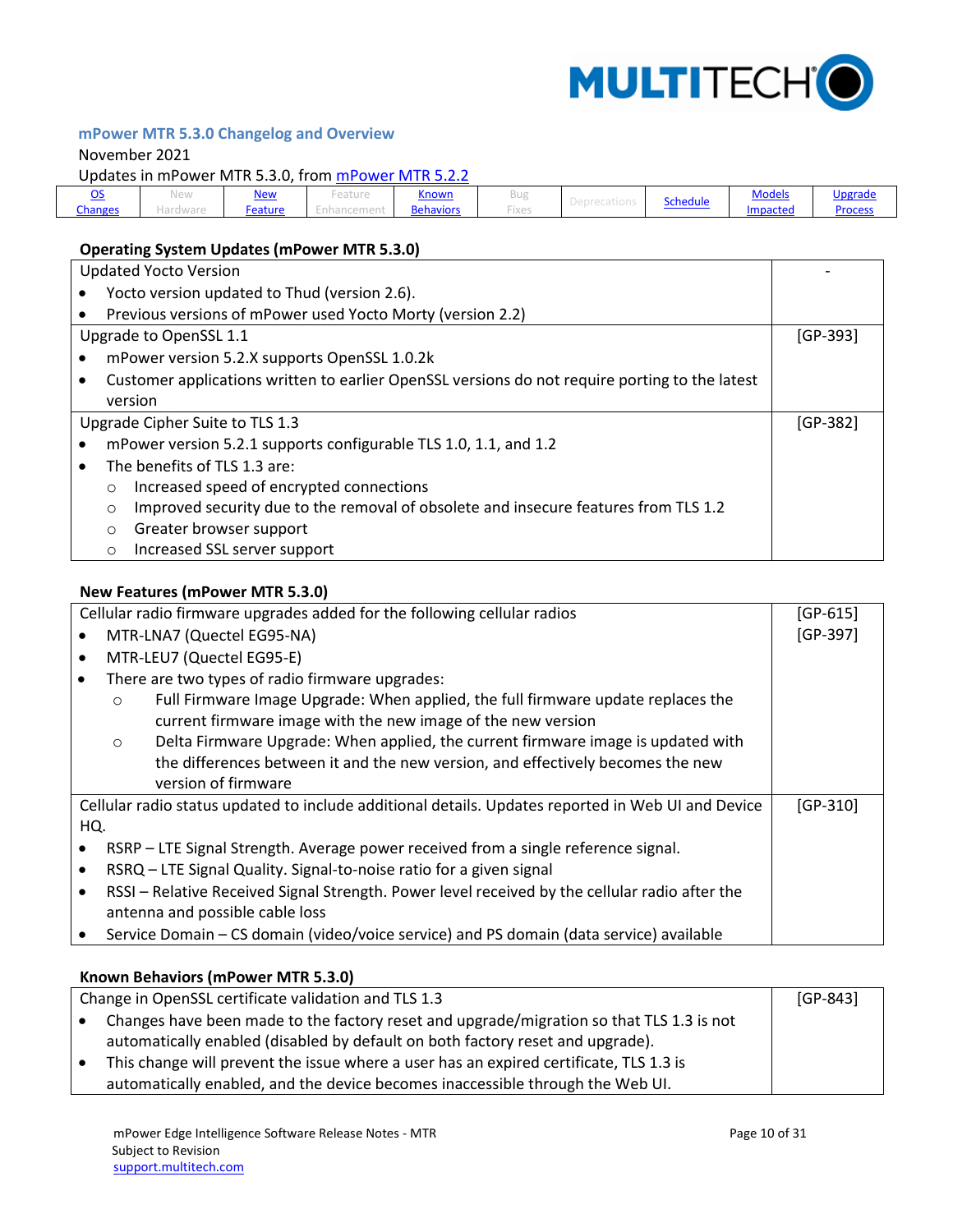

[GP-846]

## **Known Behaviors (mPower MTR 5.3.0)**

OpenVPN - Encryption Cipher Configuration Issue

- OpenVPN configuration allows users to configure the Encryption Cipher (--cipher alg) parameter, but this setting is ignored by OpenVPN. The OpenVPN v2.6 documentation says that this parameter is deprecated and is ignored in v.2.6.
- OpenVPN v.2.6 has another setting for data channel encryption, which is Negotiable Crypto Parameter (NCP). Now it is not configurable in the Web UI, and it always uses the default ciphers: AES\_256\_GCM and AES-128-GCM.
- This issue does not affect the OpenVPN tunnel connection.

## <span id="page-10-0"></span>**Schedule (mPower MTR 5.3.0)**

- Manufacturing
	- o mPower MTR 5.3.0 Availability: April 2021
	- o Select devices with a Date of Manufacture (DOM) after mid-April 2021 will include mPower MTR 5.3.0
	- o See Ordering Numbers Impacted for details
- DeviceHQ®
	- o Cloud-based IoT Device Management
	- o mPower MTR 5.3.0 Availability: October 2020
	- o DeviceHQ login: [https://www.devicehq.com/sign\\_in](https://www.devicehq.com/sign_in)
	- o Instructions: Upgrading Firmware Using DeviceHQ
- Downloadable Versions
	- o mPower MTR 5.3.0: October 2020
		- 1. Visit<https://www.multitech.com/brands/multiconnect-rcell-100-series>
		- 2. Locate and select the correct model number from the Product Listing
		- 3. Visit DOWNLOADS tab and select mPower MTR 5.3.0 from the list of available downloads
	- o Instructions: Upgrading Firmware Using Device Web Interface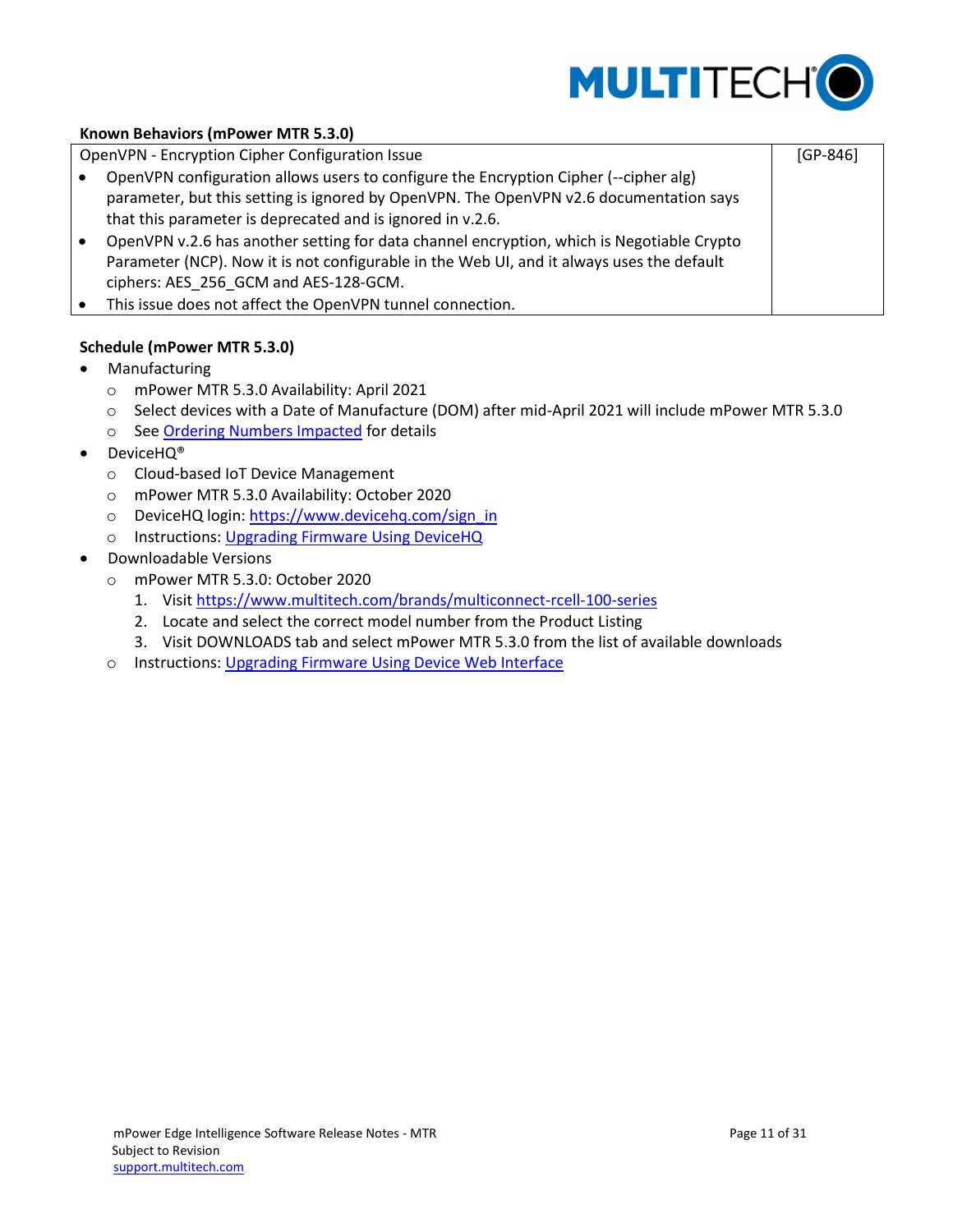

# <span id="page-11-0"></span>**Models Impacted (mPower MTR 5.3.0)**

The following ordering part numbers are impacted by mPower MTR 5.3.0

| <b>Model Name</b>                                    |                                   |                                    |
|------------------------------------------------------|-----------------------------------|------------------------------------|
| <b>Ordering Part Numbers</b>                         |                                   |                                    |
| MultiConnect <sup>®</sup> rCell 100 Cellular Routers |                                   |                                    |
| Status: Active <sup>(2)</sup>                        | Status: Active <sup>(2)</sup>     | Status: NEOL <sup>(3)</sup>        |
| MTR-LNA7-B07 <sup>(2)</sup>                          | MTR-LEU7-B07 <sup>(2)</sup>       | MTR-H5-B07 <sup>(3)</sup>          |
| MTR-LNA7-B07-HZ <sup>(2)</sup>                       | MTR-LEU7-B07-EU-GB <sup>(2)</sup> | MTR-H5-B07-EU (3)                  |
| MTR-LNA7-B07-US <sup>(2)</sup>                       | MTR-LEU7-B07-HZ <sup>(2)</sup>    | MTR-H5-B07-GB <sup>(3)</sup>       |
| MTR-LNA7-B10 <sup>(2)</sup>                          | MTR-LEU7-B10 <sup>(2)</sup>       | MTR-H5-B07-US <sup>(3)</sup>       |
| MTR-LNA7-B10-HZ <sup>(2)</sup>                       | MTR-LEU7-B10-EU-GB <sup>(2)</sup> | MTR-H5-B07-US-EU-GB (3)            |
| MTR-LNA7-B10-US <sup>(2)</sup>                       | MTR-LEU7-B10-HZ <sup>(2)</sup>    | MTR-H5-B08 (3)                     |
|                                                      |                                   | MTR-H5-B08-US <sup>(3)</sup>       |
| MTR-MNG2-B07 <sup>(2)</sup>                          |                                   | MTR-H5-B08-US-EU-GB <sup>(3)</sup> |
| MTR-MNG2-B07-WW (2)                                  |                                   | MTR-H5-B09 <sup>(3)</sup>          |
| MTR-MNG2-B10 $(2)$                                   |                                   | MTR-H5-B09-EU <sup>(3)</sup>       |
| MTR-MNG2-B10-WW (2)                                  |                                   | MTR-H5-B09-GB <sup>(3)</sup>       |
|                                                      |                                   | MTR-H5-B09-US (3)                  |
|                                                      |                                   | MTR-H5-B09-US-EU-GB (3)            |
|                                                      |                                   | MTR-H5-B10 <sup>(3)</sup>          |
|                                                      |                                   | MTR-H5-B10-US <sup>(3)</sup>       |
|                                                      |                                   | MTR-H5-B10-US-EU-GB (3)            |
|                                                      |                                   | MTR-H6-B16 <sup>(3)</sup>          |
|                                                      |                                   | MTR-H6-B16-EU <sup>(3)</sup>       |
|                                                      |                                   | MTR-H6-B16-EU-GB (3)               |
|                                                      |                                   | MTR-H6-B16-GB <sup>(3)</sup>       |
|                                                      |                                   | MTR-H6-B18 <sup>(3)</sup>          |
|                                                      |                                   | MTR-H6-B18-EU (3)                  |
|                                                      |                                   | MTR-H6-B18-EU-GB (3)               |
|                                                      |                                   | MTR-H6-B18-GB <sup>(3)</sup>       |
|                                                      |                                   | MTR-H6-B19 <sup>(3)</sup>          |

## Footnotes:

|                    | <b>Hardware</b><br><b>Status</b> | <b>Manufacturing</b><br><b>Updates</b> | <b>Comments</b>                                                                                                                                                                                                                                   |
|--------------------|----------------------------------|----------------------------------------|---------------------------------------------------------------------------------------------------------------------------------------------------------------------------------------------------------------------------------------------------|
| (1)                | <b>New</b>                       | October 2020                           | • New device that is shipping for the first time<br>• Some customers may be testing devices with an earlier version of<br>mPower or a beta version of mPower<br>• MultiTech recommends that customers update this hardware to<br>mPower MTR 5.3.0 |
| (2)                | <b>Active</b>                    | April 2021                             | • Active devices continue to ship with earlier mPower versions<br>• Customers are encouraged to evaluate mPower MTR 5.3.0 prior<br>to this transition                                                                                             |
| (3)<br><b>NEOL</b> |                                  | n/a                                    | • NEOL devices continue to ship with earlier mPower versions<br>Devices can be individually updated by customers                                                                                                                                  |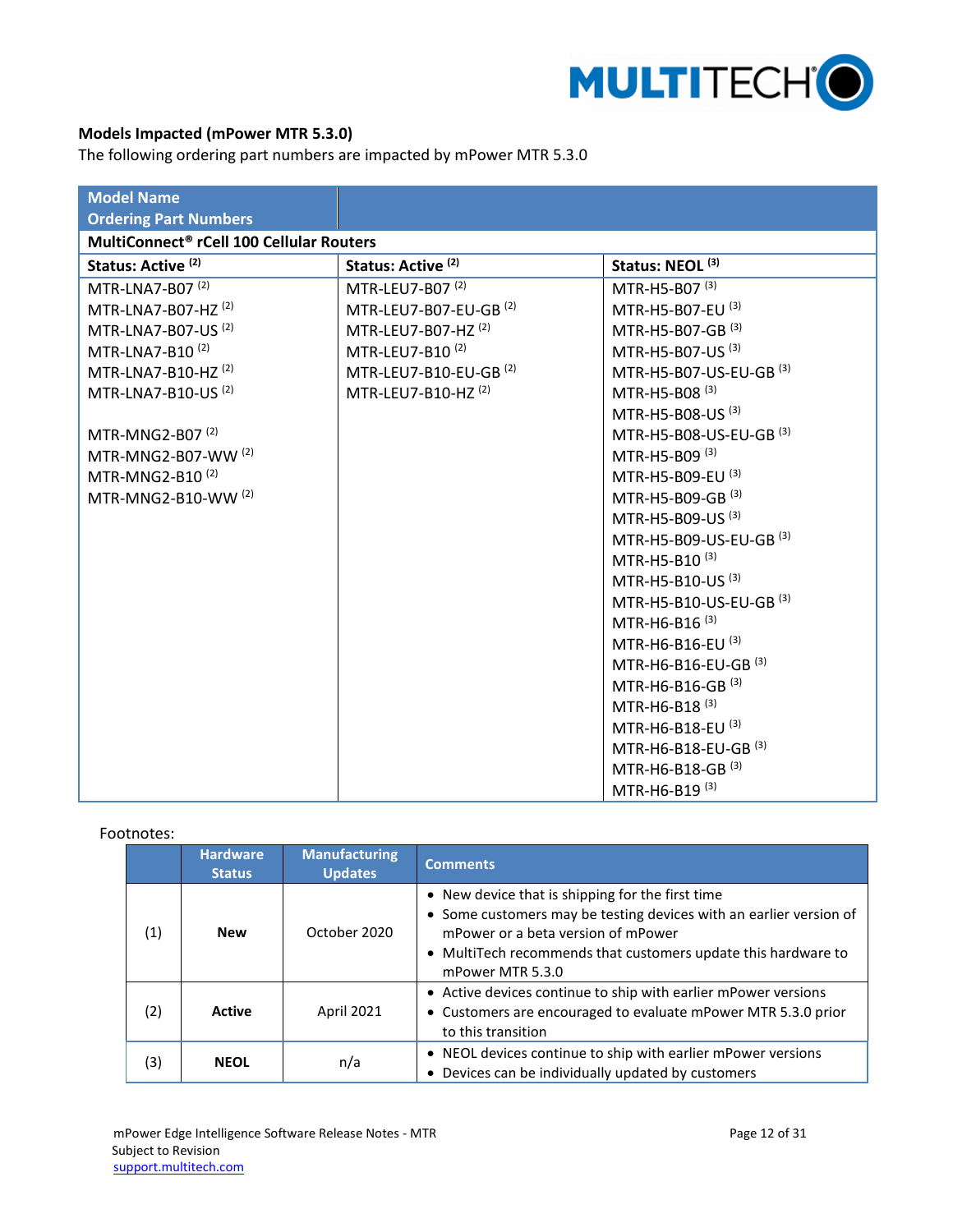

## <span id="page-12-0"></span>**Upgrade Process (mPower MTR 5.3.0)**

To install mPower MTR 5.3.0, the MTR LTE Category 4 device must be upgraded to MTR 5.0.0 or higher. Customers that are running earlier versions of mPower must use the following upgrade process:

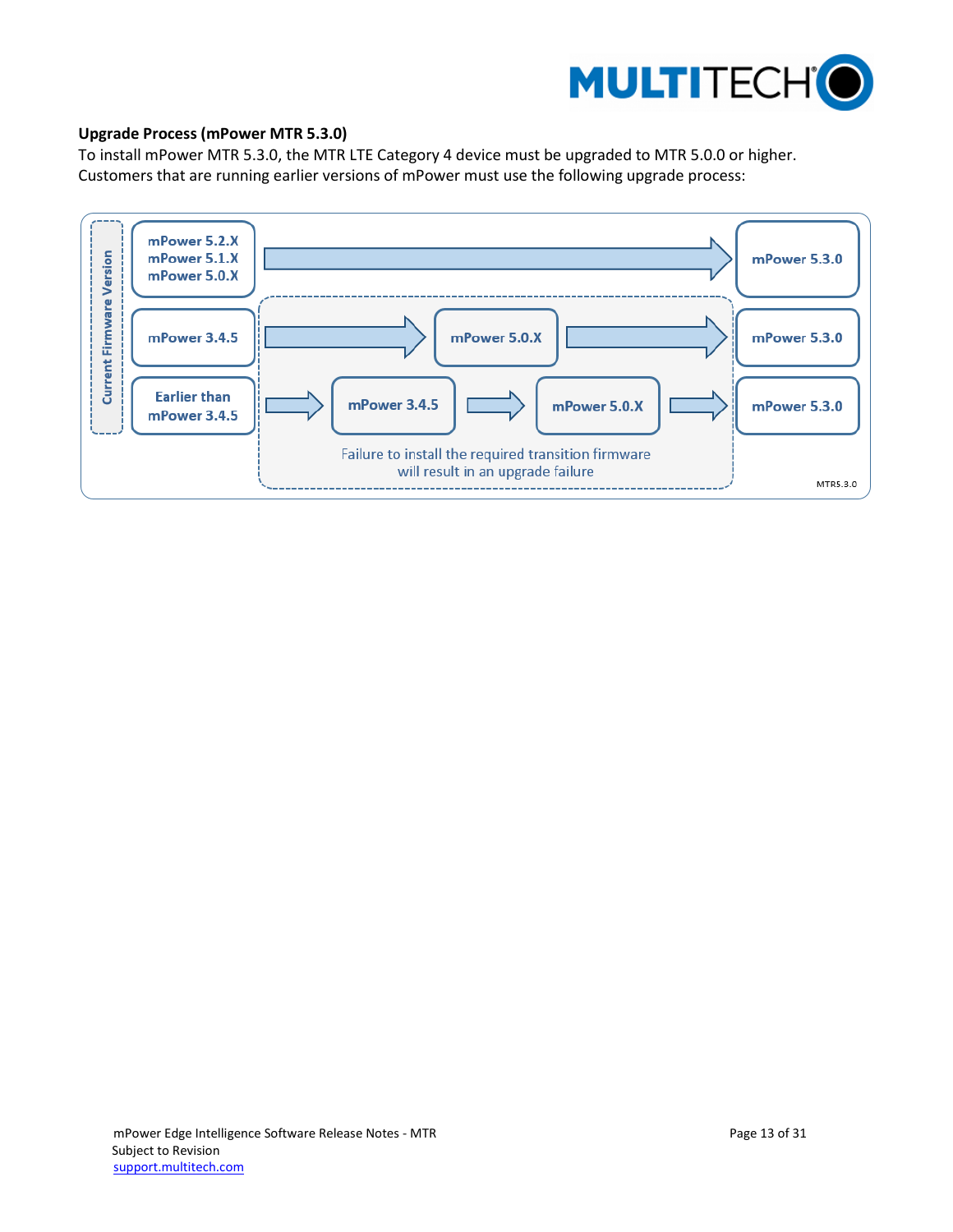

# <span id="page-13-0"></span>**mPower MTR 5.2.2 Changelog and Overview**

## August 2020

Updates in mPower MTR 5.2.2, from [mPower MTR 5.2.1](#page-16-0)

|         | New          | <u>Feature</u> | .<br>ntuwit |                   |          | <b>Models</b> | <u>Upgrade</u> |
|---------|--------------|----------------|-------------|-------------------|----------|---------------|----------------|
| unanger | 191 V V V 91 | Enhancement    | Roh"        | $\cdots$<br>rixes | Schedule | Impacted      | Process        |

# <span id="page-13-1"></span>**Feature Enhancement (mPower MTR 5.2.2)**

| mPower MTR 5.2.2 resolves several known behaviors identified in mPower MTR 5.2.1 on MTR-LNA7 devices                |                                                                                           |            |  |  |  |  |  |
|---------------------------------------------------------------------------------------------------------------------|-------------------------------------------------------------------------------------------|------------|--|--|--|--|--|
| Known Behavior #1: Lost Cellular Connection - MTR-LNA7 Models (MTR 5.2.1)                                           |                                                                                           | $[GP-652]$ |  |  |  |  |  |
| In mPower MTR 5.2.1, when changing the MTR-LNA7 from one SIM card to another, cellular<br>$[MTX-3446]$<br>$\bullet$ |                                                                                           |            |  |  |  |  |  |
| connection can be lost. MTR-LNA7 does not detect when the SIM card is swapped and                                   |                                                                                           |            |  |  |  |  |  |
| continues to use the original dial string.                                                                          |                                                                                           |            |  |  |  |  |  |
| $\circ$                                                                                                             | Scenario #1: Customer first inserts an AT&T SIM card and then later replaces it with a    |            |  |  |  |  |  |
| Verizon SIM card.                                                                                                   |                                                                                           |            |  |  |  |  |  |
| $\circ$                                                                                                             | Scenario #2: Customer first inserts a Verizon SIM card and then later replaces it with an |            |  |  |  |  |  |
| AT&T SIM card.                                                                                                      |                                                                                           |            |  |  |  |  |  |
| Solution (mPower MTR 5.2.2): Default Dial String for Detected Carrier<br>$\bullet$                                  |                                                                                           |            |  |  |  |  |  |
| The dial string number is empty by default<br>$\circ$                                                               |                                                                                           |            |  |  |  |  |  |
| $\circ$                                                                                                             | When the dial number is empty, the system considers it as AUTO, and uses a default dial   |            |  |  |  |  |  |
| string depending on the detected provider (carrier):                                                                |                                                                                           |            |  |  |  |  |  |
| <b>Detected Provider (Carrier)</b>                                                                                  | <b>Default Dial String</b>                                                                |            |  |  |  |  |  |
| Verizon                                                                                                             | *99***3#                                                                                  |            |  |  |  |  |  |
| Carrier other than Verizon                                                                                          | *99***1#                                                                                  |            |  |  |  |  |  |
|                                                                                                                     |                                                                                           |            |  |  |  |  |  |
| $\circ$                                                                                                             | If the dial number is not empty, the system uses the user-defined dial string, and the    |            |  |  |  |  |  |
| detected provider (carrier) is ignored.                                                                             |                                                                                           |            |  |  |  |  |  |
| Note: When performing a firmware upgrade from mPower MTR 5.2.1 to mPower<br>$\circ$                                 |                                                                                           |            |  |  |  |  |  |
| MTR 5.2.2, the dial string value remains without changes. There are three ways to reset                             |                                                                                           |            |  |  |  |  |  |
| the dial string value to default                                                                                    |                                                                                           |            |  |  |  |  |  |
| [1] Click "Reset to Default" button on the Cellular Configuration page                                              |                                                                                           |            |  |  |  |  |  |
| [2] Reset the Dial String manually                                                                                  |                                                                                           |            |  |  |  |  |  |
| [3] Reset the device configuration to factory default                                                               |                                                                                           |            |  |  |  |  |  |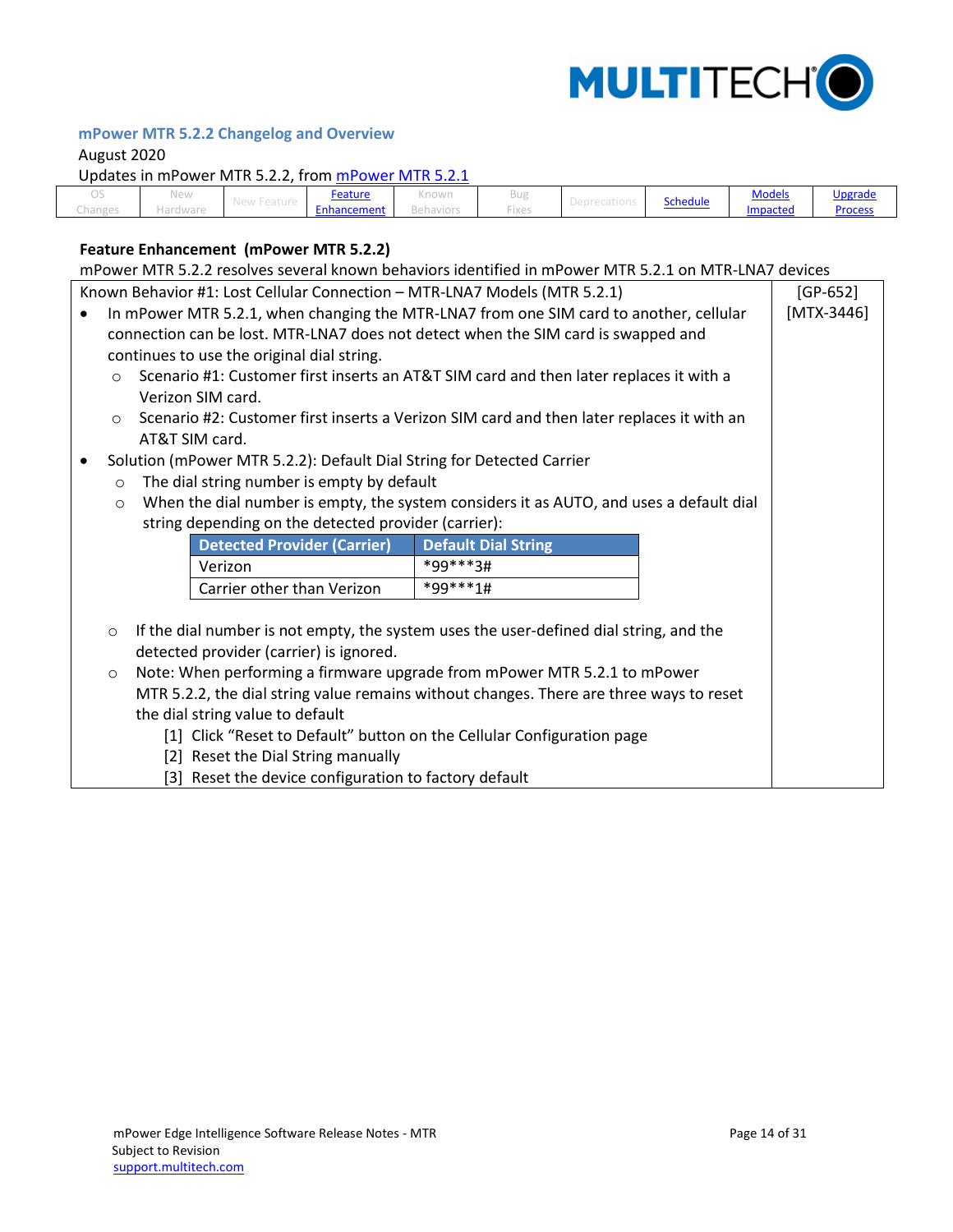

## **Feature Enhancement (mPower MTR 5.2.2)**

mPower MTR 5.2.2 resolves several known behaviors identified in mPower MTR 5.2.1 on MTR-LNA7 devices

|           |         | mPower MTR 5.2.2 resolves several known behaviors identified in mPower MTR 5.2.1 on MTR-LNA7 devices              |              |
|-----------|---------|-------------------------------------------------------------------------------------------------------------------|--------------|
|           |         | Known Behavior #2: Lost Cellular Connection - MTR-LNA7 Models (mPower MTR 5.2.1)                                  | $[GP-65]$    |
|           |         | Scenario (mPower MTR 5.2.1): Customer first inserts a Verizon SIM card with one APN and                           | $[MTX-3448]$ |
|           |         | then later replaces it with a second Verizon SIM card that has a different APN                                    |              |
| $\bullet$ |         | Solution #1 (mPower MTR 5.2.2): Web User Interface Update                                                         |              |
|           |         | 1. If the current provider is Verizon, the system provides an option to retrieve APN settings                     |              |
|           |         | from the Verizon network.                                                                                         |              |
|           |         | 2. "Reset Class 3 APN (Verizon)" button has been added to the Debug Options page under                            |              |
|           |         | the Reset Options pane. The "Reset Class 3 APN (Verizon)" button is visible ONLY if a                             |              |
|           |         | Verizon SIM is detected.                                                                                          |              |
|           |         | 3. When user clicks the "Reset Class 3 APN (Verizon)" button, the OMA DM procedure                                |              |
|           |         | starts. An information message notifies the user that the request to retrieve APN settings                        |              |
|           |         | from the Verizon network was sent successfully. The process occurs in the background                              |              |
|           |         | and the user can continue working with Web UI. When the OMA DM procedure is                                       |              |
|           |         | completed, an informational message with the result appears.                                                      |              |
|           |         | 4. If the result is successful, the message is displayed:                                                         |              |
|           |         | "APN has been retrieved and applied to the modem configuration successfully."                                     |              |
|           |         | 5. If the settings cannot be retrieved, the error message appears:                                                |              |
|           |         | "Failed to retrieve APN from the Verizon network."                                                                |              |
| ٠         |         | Solution #2 (mPower MTR 5.2.2): New API Command                                                                   |              |
|           |         | 1. A new API command is implemented and is available in the /api/commands:                                        |              |
|           |         | vzw_reset_class3_apn                                                                                              |              |
|           |         | 2. If this command is executed on a device other than the MTR-LNA7, the following error                           |              |
|           |         | message will be returned:                                                                                         |              |
|           |         | "error": "This command is not supported on this radio"                                                            |              |
|           |         | 3. If this command is executed on the MTR-LNA7 and the current or detected carrier is NOT                         |              |
|           |         | VERIZON, the following error message will appear:                                                                 |              |
|           |         | "error": "This command is available for Verizon network only"                                                     |              |
|           |         | Known Behavior #3: Lost Cellular Connection - MTR-LNA7 Models (mPower MTR 5.2.1)                                  | $(GP-653)$   |
| $\bullet$ |         | Scenario (mPower MTR 5.2.1): Cellular connection is lost because system detects that the SIM                      |              |
|           |         | card is not present in the SIM slot                                                                               |              |
| $\bullet$ |         | Solution (mPower MTR 5.2.2): New Error Message                                                                    |              |
|           | $\circ$ | When the SIM card is not present in the SIM slot, the following error message is                                  |              |
|           |         | displayed:                                                                                                        |              |
|           |         | "SIM card is not detected. If you swapped SIMs, please restart the device.                                        |              |
|           |         | (Date and Time Stamp)"<br>Known Behavior #4: SMS Messages Not Being Received - MTR-LNA7 Models (mPower MTR 5.2.1) |              |
|           |         | Scenario (mPower MTR 5.2.1): When a Verizon SIM and MTR-LNA7 have different 3GPP                                  | $[GP-655]$   |
|           |         |                                                                                                                   |              |
|           |         | configurations, the MTR-LNA7 will not receive SMS messages                                                        |              |
| ٠         |         | Solution (mPower MTR 5.2.2): SMS feature changed to support both SMS formats                                      |              |
|           | $\circ$ | System supports 3GPP and 3GGP2 formats                                                                            |              |
|           | $\circ$ | This change is implemented for Verizon SIM cards only                                                             |              |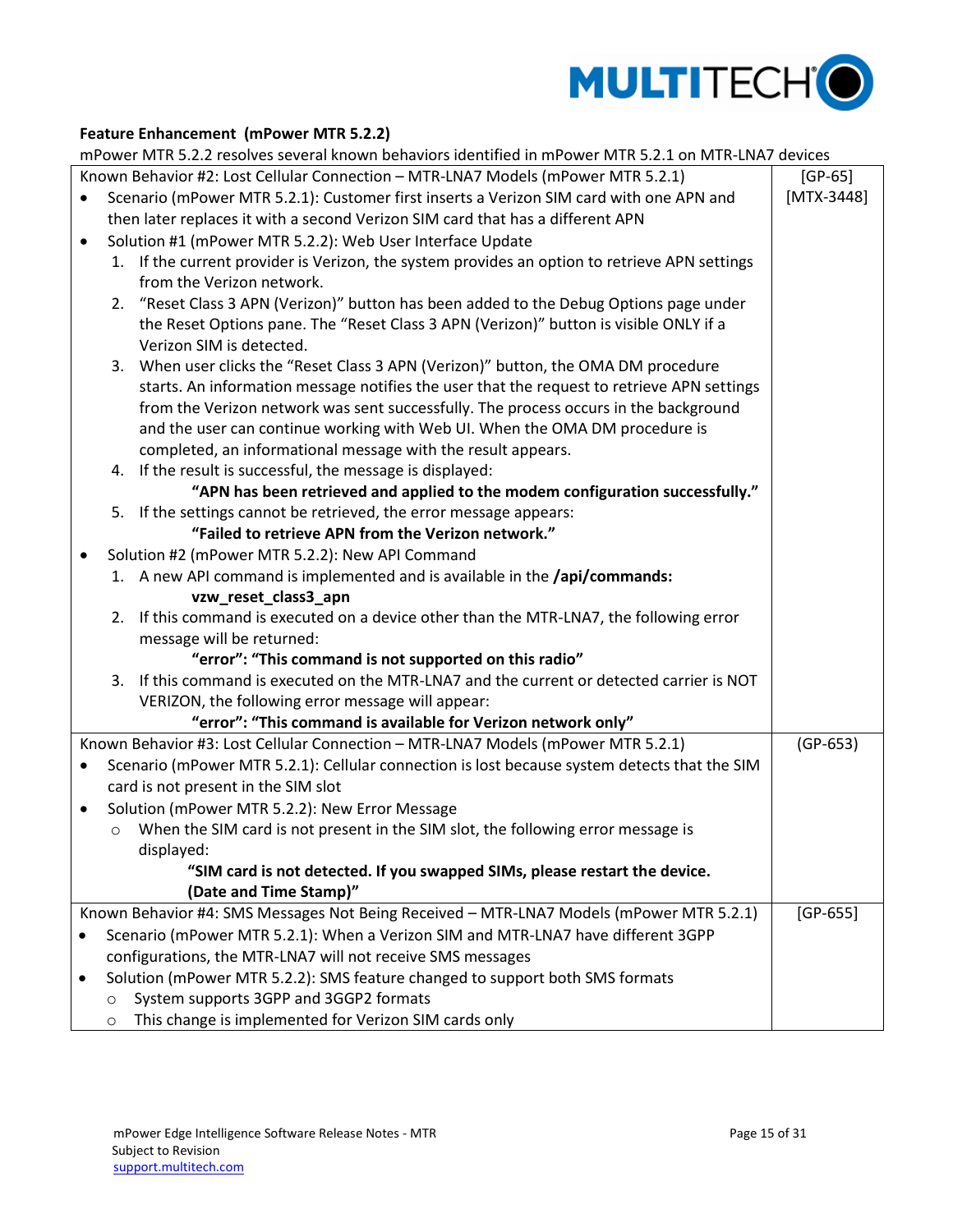

## **Feature Enhancement (mPower MTR 5.2.2)**

mPower MTR 5.2.2 resolves several known behaviors identified in mPower MTR 5.2.1 on MTR-LNA7 devices

- Known Behavior #5: Dial-On-Demand Error/Warning (mPower MTR 5.2.1)
- Scenario (mPower MTR 5.2.1): Dial-on-demand is not supported on the Verizon network. In previous mPower versions, a warning was presented to the customer. This warning was removed in mPower MTR 5.2.1
- Solution (mPower MTR 5.2.2): New Error Message
	- o When Verizon is the current provider, the system does not enable dial-on-demand feature
	- o The following error message is displayed:

## **"Dial-On-Demand feature cannot be supported when the provider is Verizon. Dial-On-Demand will not be enabled."**

## <span id="page-15-0"></span>**Schedule (mPower MTR 5.2.2)**

- Downloadable Versions
	- o mPower MTR 5.2.2 Availability: August 17, 2020
	- 1. Visit<https://www.multitech.com/brands/multiconnect-rcell-100-series>
	- 2. Locate and select the correct model number from the Product Listing
	- 3. Visit DOWNLOADS tab and select mPower MTR 5.2.2 from the list of available firmware downloads
- Manufacturing
	- o Devices continue to ship with earlier mPower versions for the next 30 days.
	- o Customers are encouraged to evaluate mPower MTR 5.2.2 firmware prior to this transition.
	- o See Ordering Numbers Impacted for more details.
- DeviceHQ®
	- o Cloud-based IoT Device Management
	- o mPower MTR 5.2.2 Availability: August 17, 2020
	- o [https://www.devicehq.com/sign\\_in](https://www.devicehq.com/sign_in)

## <span id="page-15-1"></span>**Models Impacted (mPower MTR 5.2.2)**

The following ordering part numbers are impacted by mPower MTR 5.2.2

| <b>Model Name</b>                                    | <b>Ordering Part Numbers</b>    |                                    |
|------------------------------------------------------|---------------------------------|------------------------------------|
| MultiConnect <sup>®</sup> rCell 100 Cellular Routers |                                 |                                    |
| MTR-LNA7-B07<br>MTR-LNA7-B07-US<br>MTR-LNA7-B07-PS   | MTR-LNA7-B10<br>MTR-LNA7-B10-US | MTR-LNA7-B07-HZ<br>MTR-LNA7-B10-HZ |

- Devices continue to ship with earlier mPower versions for the next 30 days.
- Customers are encouraged to evaluate mPower MTR 5.2.2 firmware prior to this transition.

## <span id="page-15-2"></span>**Upgrade Process (mPower MTR 5.2.2)**

To install mPower MTR 5.2.2, the MultiConnect rCell must be upgraded to mPower MTR 5.0.0 or higher. Customers that are running earlier versions of mPower should use the following upgrade process:

- mPower MTR 3.4.5
	- o Upgrade to mPower MTR 5.0.0, then install and upgrade to mPower MTR 5.2.2
- mPower versions earlier than mPower 3.4.5
	- $\circ$  Upgrade to mPower MTR 3.4.5, then upgrade to mPower MTR 5.0.0. Finally, install and upgrade to mPower MTR 5.2.2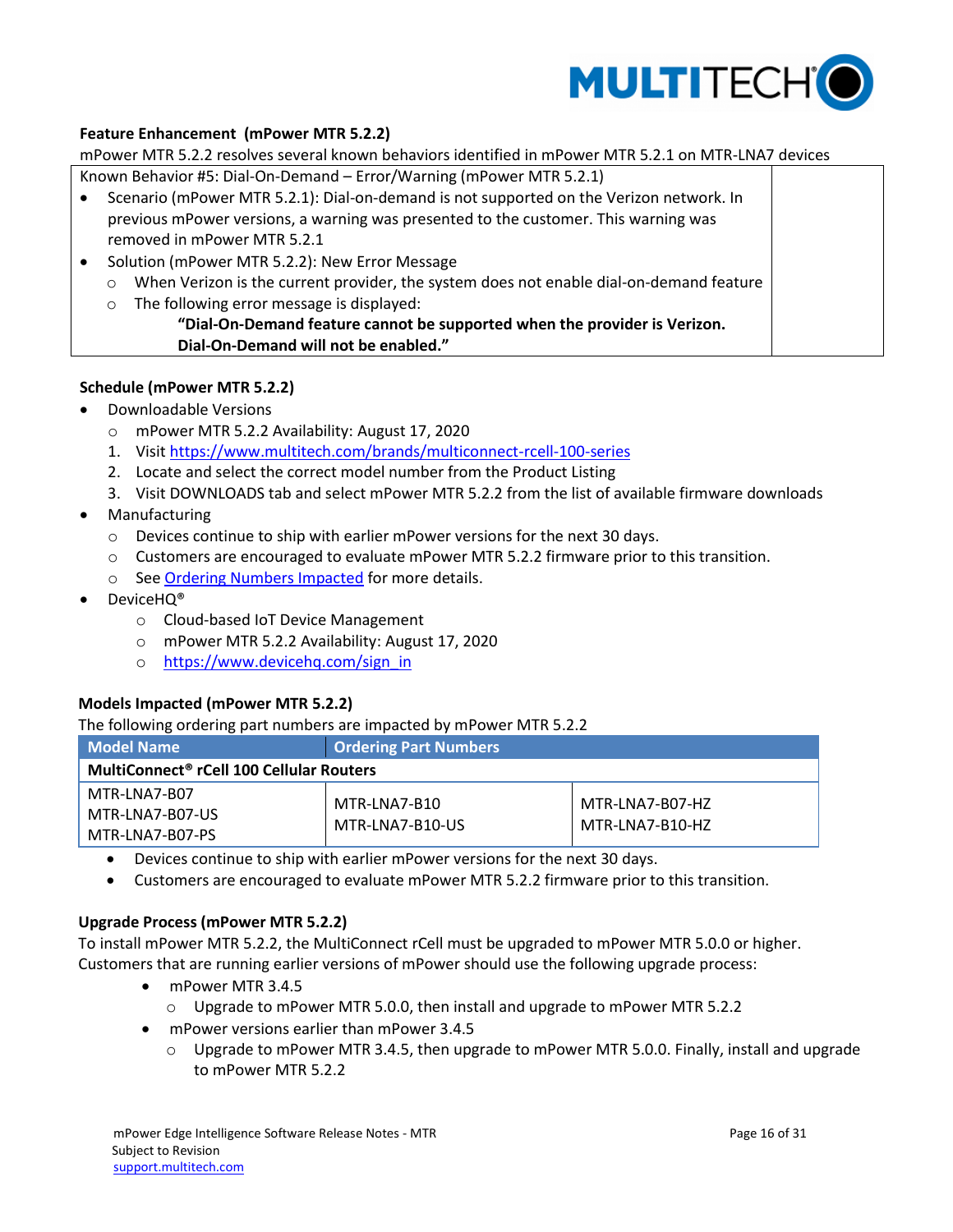

# <span id="page-16-0"></span>**mPower MTR 5.2.1 Changelog and Overview**

June 2020

Updates in mPower MTR 5.2.1, from mPower [MTR 5.1.4](#page-22-0)

| $\sim$<br><u>__</u> | new | <u>New</u> | Feature    | <u>Known</u>     | <b>Bug</b>   |                 | <b>Models</b>     | Upgrade        |
|---------------------|-----|------------|------------|------------------|--------------|-----------------|-------------------|----------------|
| Changes             |     | Features   | mcer<br>па | <b>Behaviors</b> | <b>Fixes</b> | <b>Schedule</b> | <b>illipacted</b> | <b>Process</b> |

# <span id="page-16-1"></span>**Operating System Updates (mPower MTR 5.2.1)**

| <b>Lightpd Version Update</b>      | GP-552' |
|------------------------------------|---------|
| lighttpd updated to version 1.4.48 |         |

#### <span id="page-16-2"></span>**New Features (mPower MTR 5.2.1)**

| <b>Verizon APN</b>                                                                                  |            |  |  |  |  |
|-----------------------------------------------------------------------------------------------------|------------|--|--|--|--|
| Setting for Verizon APN is now configurable to override what is in the PDP context                  |            |  |  |  |  |
| Security (/tmp Director Change)                                                                     | $[GP-59]$  |  |  |  |  |
| The /tmp directory includes the following permissions: noexec, nosuid, nodev (default               |            |  |  |  |  |
| noexec)                                                                                             |            |  |  |  |  |
| This change affects any custom applications that try to run scripts in that directory<br>$\bullet$  |            |  |  |  |  |
| Custom applications can no longer be executed from this directory<br>$\bullet$                      |            |  |  |  |  |
| <b>Added PPP Configurability</b>                                                                    | $[GP-274]$ |  |  |  |  |
| IP mode in the PDP context is configurable (ipb6cp-max-configure $n$ )<br>$\bullet$                 |            |  |  |  |  |
| Maximum number of IPv6CP configure-request transmissions, default 10<br>$\bullet$                   |            |  |  |  |  |
| (ipb6cp-max-failure $n$ )                                                                           |            |  |  |  |  |
| Maximum number of IPv6CP configure-NAKs returned before starting to send configure-<br>$\bullet$    |            |  |  |  |  |
| rejects, default 10 (ipv6cp-max-terminate n)                                                        |            |  |  |  |  |
| Maximum number of IPv6CP terminate-request transmissions, default 3 (ipv6cp-restart n)<br>$\bullet$ |            |  |  |  |  |
| Set the IPv6CP restart interval (retransmission timeout), default 3 seconds                         |            |  |  |  |  |
| <b>MTU Support</b>                                                                                  | $[GP-341]$ |  |  |  |  |
| Support added for Maximum Transmission Unit (MTU) and other connection settings through             |            |  |  |  |  |
| Web UI and API                                                                                      |            |  |  |  |  |
| arping Requests                                                                                     |            |  |  |  |  |
| Enhancement to use arp'ing to broadcast IPs on interfaces. This enhancement was implemented         |            |  |  |  |  |
| in order to improve Web UI responsiveness after a reboot                                            |            |  |  |  |  |

### <span id="page-16-3"></span>**Feature Enhancements (mPower MTR 5.2.1)**

| <b>Reduced Boot Time</b>   |                                                                                          |            |  |  |
|----------------------------|------------------------------------------------------------------------------------------|------------|--|--|
|                            | Previous versions of mPower resulted in longer boot times.                               | $[GP-360]$ |  |  |
|                            | mPower MTR 5.2.1 includes new features and optimization that decrease the device boot    | $[GP-362]$ |  |  |
|                            | time up to 25%                                                                           | $[GP-363]$ |  |  |
|                            |                                                                                          | $[GP-364]$ |  |  |
| Shutdown Time Optimization |                                                                                          |            |  |  |
|                            | When restarting a device, the total time to reboot also includes shutdown time. Previous |            |  |  |
|                            | versions of mPower resulted in longer shutdown times                                     |            |  |  |
|                            | mPower MTR 5.2.1 has been updated to reduce shutdown time. MTR mPower shutdown time      |            |  |  |
|                            | has been shortened by 50%                                                                |            |  |  |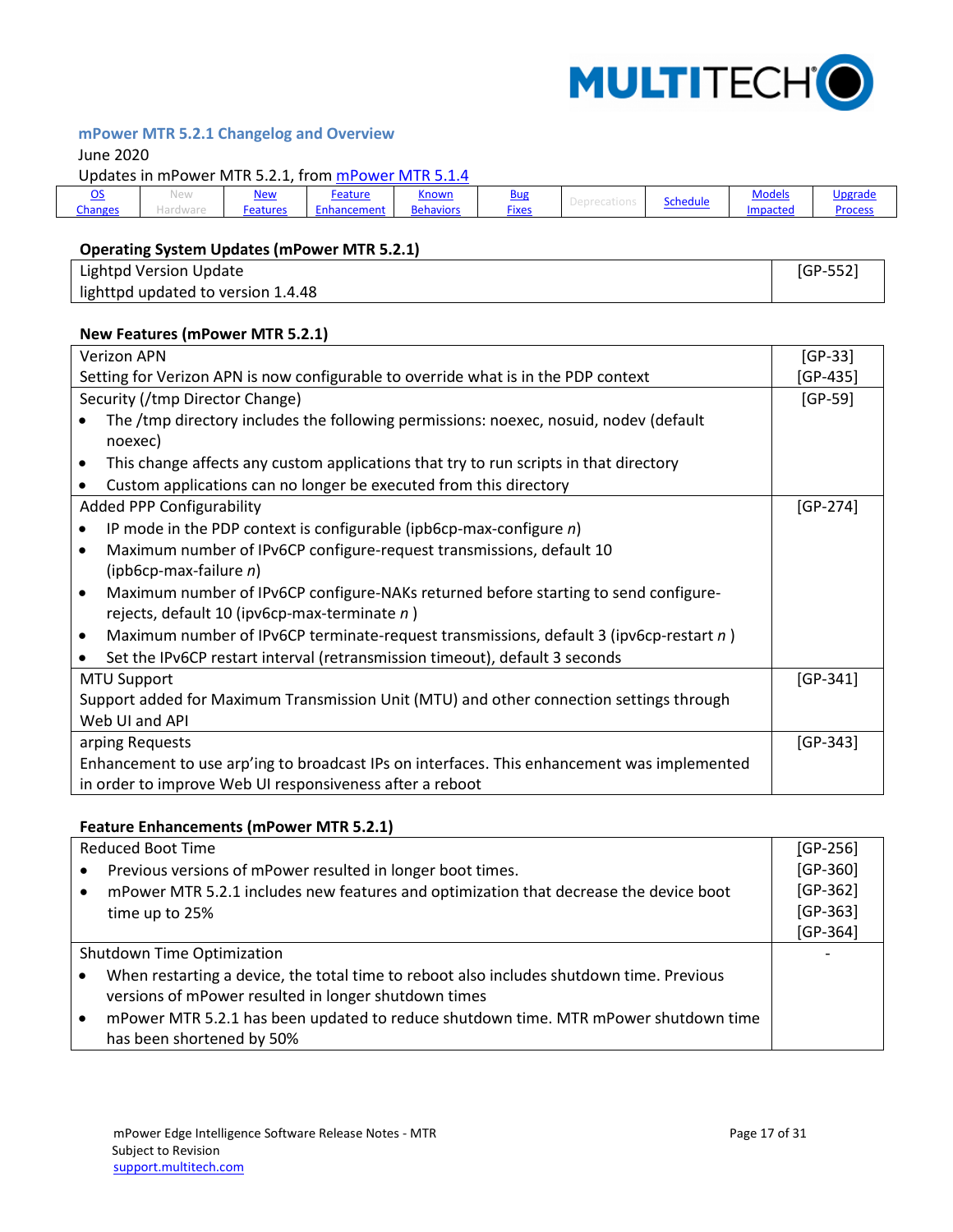

[GP-339]

## **Feature Enhancements (mPower MTR 5.2.1)**

Save and Apply Configuration Settings without Restarting

- Previous versions of mPower required a device reboot for most system configuration settings.
- mPower MTR 5.2.1 has been updated to save and apply many configuration settings without the need to restart. In these cases, the user will be presented a "Save and Apply" button after making configuration settings. If "Cancel" is selected, changes are not saved.
- A limited number of system configuration setting changes will still require the device to be restarted. In these cases, the user will be presented with a "Save and Reboot" button after making configuration settings. If "Cancel" is selected, changes are not saved.
- Only the following configuration changes will still require a reboot.
	- $\circ$  Access Configuration  $\rightarrow$  Brute Force Prevention
		- Brute Force Prevention prevents brute force password authentication attacks (requires API restart)
		- $\circ$  Access Configuration  $\rightarrow$  Session Timeout
			- This is the amount of inactivity time that a logged in Web UI user can have before being logged out. (requires API restart)
		- o Debug Options
			- **DED Log level in API requires a reboot (requires an API restart)**
		- $\circ$  PPP-IP Passthrough Mode  $\rightarrow$  Cellular Configuration
			- Most of the changes on the Cellular Configuration page except "Connect Timeout", "Dialing Max Retries", "Diversity", "IPv4 Primary DNS", and "IPv6 Primary DNS" will require a reboot.
		- o Serial Modem Mode Modem Configuration
			- Serial Port Configuration and LAN Configuration on the Serial Modem Mode Configuration page will require reboot if user changes any of the available settings.
		- o Network Interfaces Configuration
			- Due to the nature of all the things impacted by changing an interface IP, or other configuration item, a reboot will still be required.
		- o X.509 Certificates (Web Server Certificate)
			- **Due to the number of things changing the certificate affects (lighttpd and API** primarily) it still requires a reboot.
		- o Firmware Upgrade
			- **Required for applying upgrade**
		- o Restore Configuration
			- All the features that require a reboot (since their configuration can be changed by this feature) force this feature to require a reboot also.
		- o Initial Setup Wizard
			- Serial Modem Mode, PPP-IP Passthrough Mode, and configuration of network interfaces
		- o Cellular Configuration
			- Enable/Disable PPP/WWAN will require a reboot
		- o Wi-Fi as WAN
			- Enable/Disable WLAN0 (WiFi-As-WAN)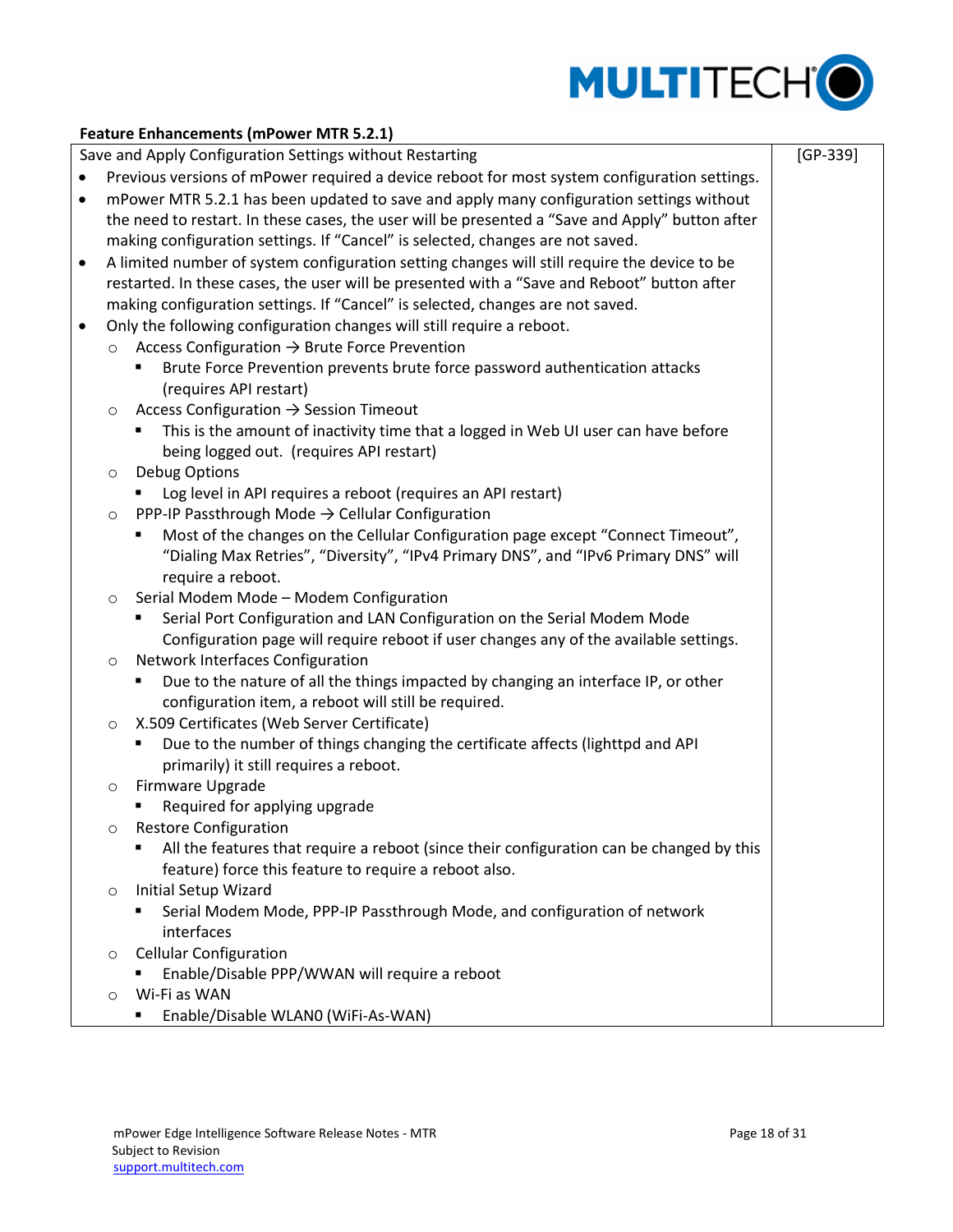

## **Feature Enhancements (mPower MTR 5.2.1)**

|           | Radio Support                                                                                   |            |
|-----------|-------------------------------------------------------------------------------------------------|------------|
|           | It has been deemed best practice to de-register the cellular radio before setting the PDP       | $[GP-438]$ |
|           | context and re-registering                                                                      |            |
| $\bullet$ | The firmware will check if the PDP context values are correct. If the IP mode and APN are       | $[GP-439]$ |
|           | already correct, do not make changes to PDP context. In earlier mPower versions, PDP context    |            |
|           | changes were applied no matter what the state in the PDP context, which proved to be            |            |
|           | problematic                                                                                     |            |
| $\bullet$ | When checking registration on LTE cellular radios, if CREG, CGREG, and/or CEREG are             | $[GP-440]$ |
|           | available, the firmware needs to check for registered status. If any one of these returns a     |            |
|           | registered status, then device can proceed to connect                                           |            |
|           | When using roaming SIMs, if 0,5 is returned by any of the registration check commands, the      | $[GP-441]$ |
|           | device can be treated as "registered" and create a connection to the network                    |            |
|           | <b>SMS Storage</b>                                                                              | $[GP-515]$ |
|           | Earlier versions of mPower firmware stored SMS messages on the SIM card.                        |            |
| $\bullet$ | In mPower MTR 5.2, this has been changed and now SMS messages are stored on the cellular        |            |
|           | radio                                                                                           |            |
|           | This change resolves SMS send and receive failures                                              |            |
|           | ppp_pre_chat Updates                                                                            | $[GP-327]$ |
| $\bullet$ | Earlier mPower versions execute some separate paths for FWSWITCH radios that do the exact       |            |
|           | same thing for the different modes including PDP context handling                               |            |
| $\bullet$ | mPower MTR 5.2 has been updated to handle these requests in the same manner whenever            |            |
|           | possible                                                                                        |            |
|           | <b>Cellular Radio Reset</b>                                                                     | $[GP-443]$ |
|           | Customer feedback has reported that occasionally, the cellular radio needs to be reset when it  |            |
|           | is unable to register on the wireless network                                                   |            |
| $\bullet$ | mPower MTR 5.2 has been updated to include a new option to help resolve this issue: "Radio      |            |
|           | <b>Reset Registration Failure"</b>                                                              |            |
|           | <b>Support for Passive FTP Sessions</b>                                                         | $[GP-516]$ |
|           | Users can enable nf_conntrack_helper when they create FTP rules in the web user interface       |            |
|           | Web User Interface: HTML 5 Updates                                                              | $[GP-521]$ |
| $\bullet$ | Local storage issue was causing unresponsive user interface after device was updated to         |            |
|           | mPower MTR 5.1.5                                                                                |            |
|           | mPower MTR 5.2.1 has been updated to correct this issue                                         |            |
|           | DeviceHQ Custom Application Support                                                             | $[GP-540]$ |
|           | When installing a new application, the backup of the original application will now be optional  |            |
|           | If the installation of the new application fails, the original application will not be restored |            |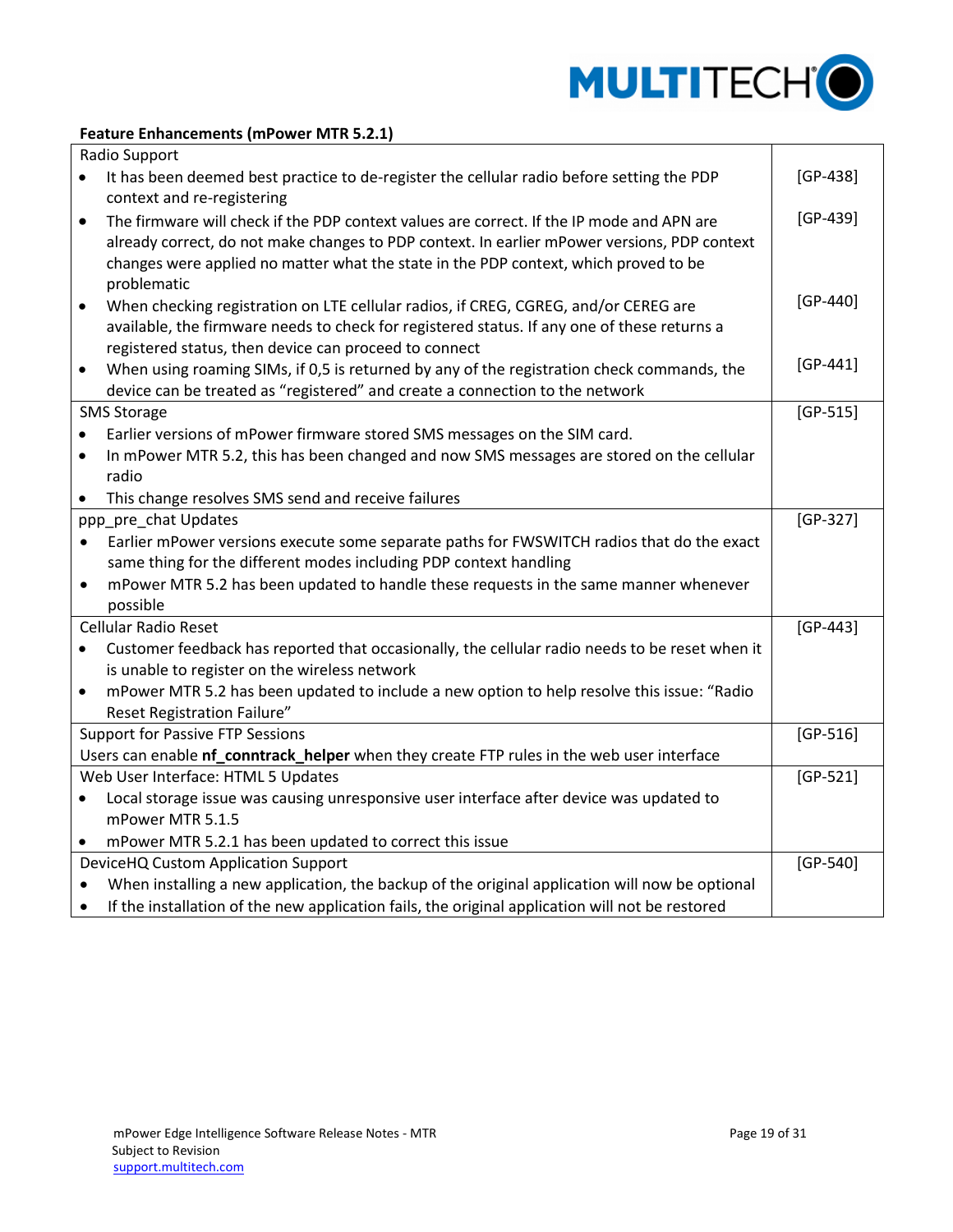

### <span id="page-19-0"></span>**Known Behaviors (mPower MTR 5.2.1)**

|           | OpenVPN Tunnel Names.                                                                           | $[MTX-3353]$ |
|-----------|-------------------------------------------------------------------------------------------------|--------------|
|           | In earlier versions of mPower firmware, customers have created OpenVPN tunnel names that        |              |
|           | include spaces                                                                                  |              |
| $\bullet$ | After upgrading to mPower MTR 5.0, mPower MTR 5.1, or mPower MTR 5.2, the device can            |              |
|           | become inaccessible due to the spaces in the OpenVPN tunnel name                                |              |
| $\bullet$ | Customers are encouraged to rename OpenVPN tunnel names and remove spaces prior to              |              |
|           | upgrading to mPower MTR 5.2.1                                                                   |              |
|           | Lost Cellular Connection - MTR-LNA7 Models                                                      |              |
|           | When changing the MTR-LNA7 from one SIM card to another, cellular connection can be lost.       |              |
|           | Scenario #1: Customer first inserts an AT&T SIM card and then later replaces it with a Verizon  |              |
|           | SIM card                                                                                        |              |
|           | Resolution: https://www.multitech.com/support/resolutionid/5102328<br>$\circ$                   |              |
| $\bullet$ | Scenario #2: Customer first inserts a Verizon SIM card and then later replaces it with an AT&T  | [GP-652]     |
|           | SIM card                                                                                        |              |
|           | Resolution: The following steps should be followed when switching from a Verizon SIM<br>$\circ$ |              |
|           | card to an AT&T SIM card.                                                                       |              |
|           | (1) Remove the Verizon SIM card                                                                 |              |
|           | (2) Insert the AT&T SIM card                                                                    |              |
|           | (3) Reboot the device and restore factory settings by pressing the RESET button for             |              |
|           | 30 seconds or longer                                                                            |              |
|           | Scenario #3: Customer first insert a Verizon SIM card with one APN and then later replaces it   | $[GP-653]$   |
|           | with a second Verizon SIM card with a different APN                                             |              |
|           | Resolution: https://www.multitech.com/support/resolutionid/5102328<br>$\circ$                   |              |
|           | SMS Messages Not Being Received - MTR-LNA7 Models                                               | $[GP-655]$   |
| $\bullet$ | When a Verizon SIM and MTR-LNA7 have different 3GPP configurations, the MTR-LNA7 will           |              |
|           | not receive SMS messages                                                                        |              |
| $\bullet$ | Resolution: https://www.multitech.com/support/resolutionid/5102329                              |              |
|           | Dial-On Demand - MTR-LVW2 and MTR-LNA7 Models                                                   | $[GP-656]$   |
| $\bullet$ | Dial-on demand is not supported on the Verizon network                                          |              |
| ٠         | Previously, a warning was presented to the customer, but this warning has been removed          |              |

# <span id="page-19-1"></span>**Bug Fixes (mPower MTR 5.2.1)**

| <b>GRE Tunnel</b>                                                                                                   |            |  |  |
|---------------------------------------------------------------------------------------------------------------------|------------|--|--|
| In mPower MTR 5.0 versions, the network interface configuration was changed and in some<br>cases worked incorrectly |            |  |  |
| In mPower MTR 5.2.1, GRE Tunnel IP address has been added to the GRE tunnel configuration                           |            |  |  |
| page to correct this issue                                                                                          |            |  |  |
| IPv6 in PPP-IP Passthrough with Verizon                                                                             | $[GP-447]$ |  |  |
| The code is trying to use dual stack mode "IPV4V6" in the PDP context and it is not getting a                       |            |  |  |
| global IPv6 address.                                                                                                |            |  |  |
| This has been corrected in mPower MTR 5.2.1                                                                         |            |  |  |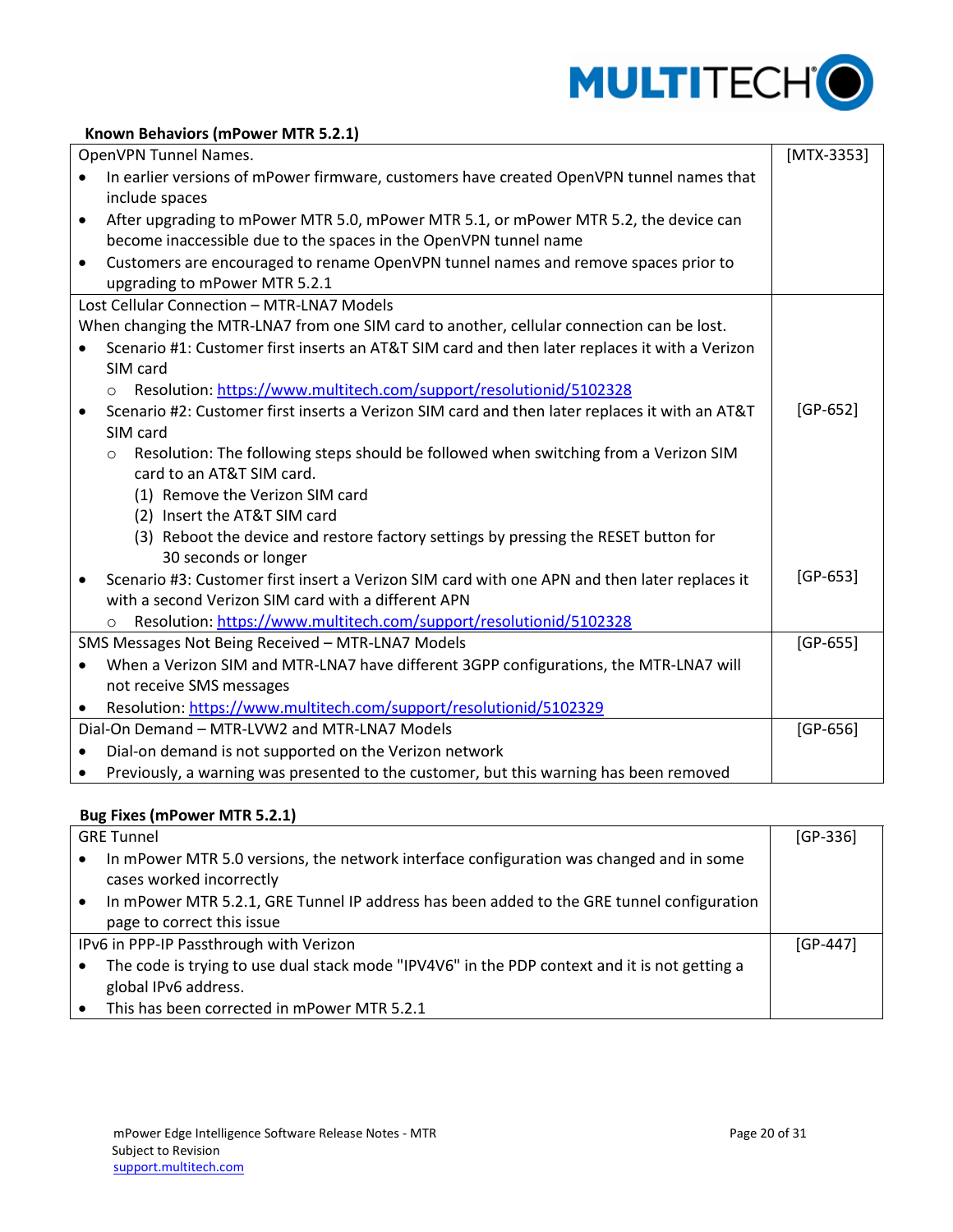

# **Bug Fixes (mPower MTR 5.2.1)**

|           | Remote Management Repeatable Time Option                                                                                                        | $[GP-499]$ |
|-----------|-------------------------------------------------------------------------------------------------------------------------------------------------|------------|
|           | When Remote Management (DeviceHQ) is enabled and repeatable option set at Daily, an<br>extra colon is added to the end of the time (i.e. 9:00:) |            |
|           | Functionally, this works but the user receives an "Invalid Repeat Time" message because of<br>the extra colon                                   |            |
| $\bullet$ | This has been corrected in mPower MTR 5.2.1                                                                                                     |            |
|           | User-Interface Dialog Box Update                                                                                                                | $[GP-522]$ |
|           | When the browser window is small enough for a hidden left menu, if the user selects one of                                                      |            |
|           | the Commands options a pop-up with "OK   Cancel" is provided                                                                                    |            |
|           | The user cannot reach the dialog as it is behind the progress overlay. In full size browser this                                                |            |
|           | does not happen                                                                                                                                 |            |
|           | This has been corrected in mPower MTR 5.2.1                                                                                                     |            |
|           | <b>API Updates</b>                                                                                                                              | $[GP-541]$ |
|           | In mPower MTR 5.2.1, the following characters and sequences (separated by commas) are                                                           |            |
|           | now prohibited in API commands that use the system() call: &, &&,  ,   ,;, \$ , 0x0a, \n                                                        |            |

## <span id="page-20-0"></span>**Schedule (mPower MTR 5.2.1)**

- Downloadable Versions
	- o mPower MTR 5.2.1 Availability: May 28, 2020
	- 4. Visit<https://www.multitech.com/brands/multiconnect-rcell-100-series>
	- 5. Locate and select the correct model number from the Product Listing
	- 6. Visit DOWNLOADS tab and select mPower MTR 5.2.1 from the list of available firmware downloads
- Manufacturing
	- o See Ordering Numbers Impacted for details on when mPower MTR 5.2.1, will be available for different devices
- DeviceHQ<sup>®</sup>
	- o Cloud-based IoT Device Management
	- o mPower MTR 5.2.1 Availability: May 28, 2020
	- o [https://www.devicehq.com/sign\\_in](https://www.devicehq.com/sign_in)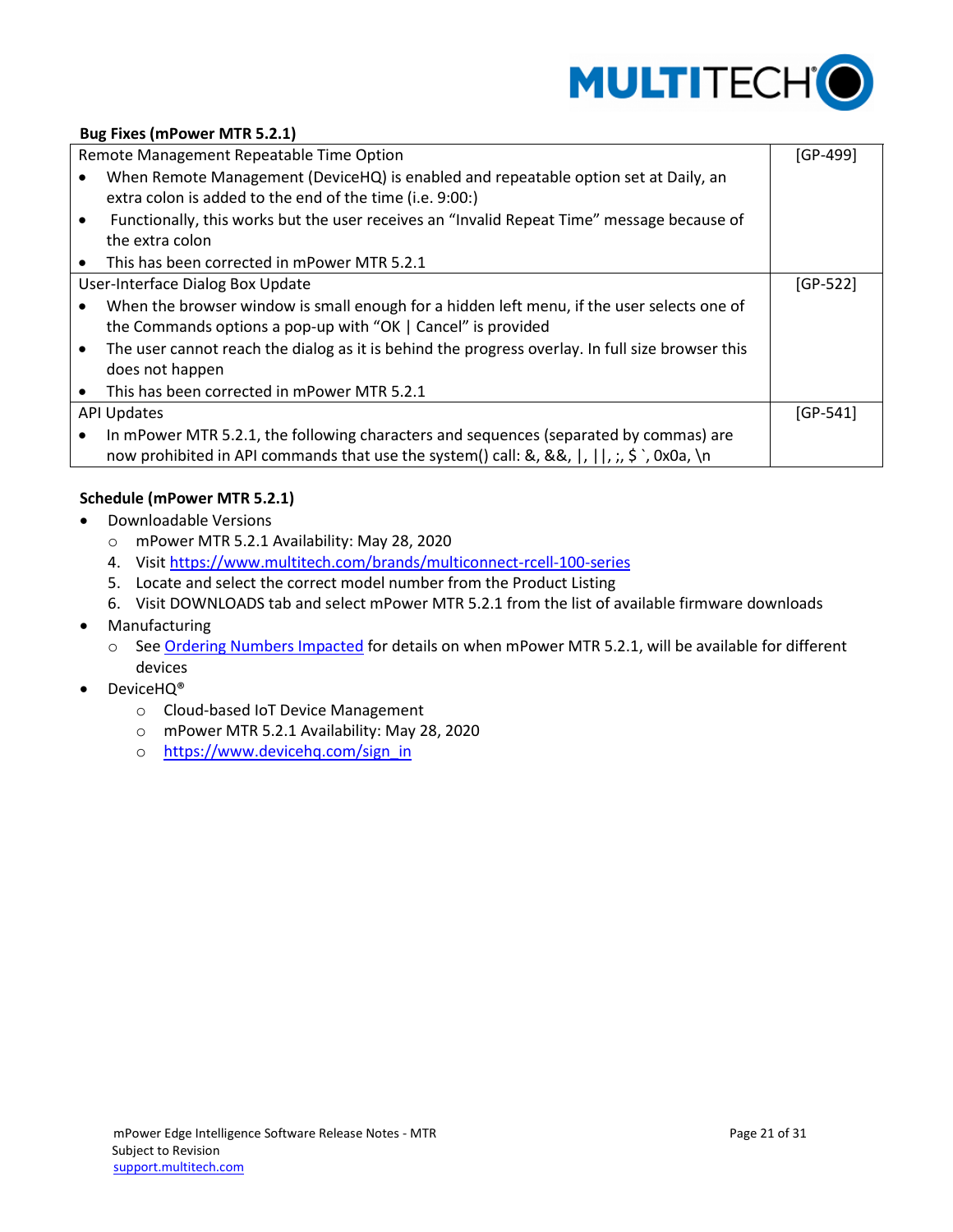

# <span id="page-21-0"></span>**Models Impacted (mPower MTR 5.2.1)**

The following ordering part numbers are impacted by these updates:

| <b>Ordering Part Numbers</b><br><b>Model Name</b>    |                                   |                                   |  |  |  |
|------------------------------------------------------|-----------------------------------|-----------------------------------|--|--|--|
| MultiConnect <sup>®</sup> rCell 100 Cellular Routers |                                   |                                   |  |  |  |
| Status: Active <sup>(2)</sup>                        | Status: Active <sup>(2)</sup>     | Status: NEOL <sup>(3)</sup>       |  |  |  |
| MTR-H5-B07-US-EU-GB <sup>(2)</sup>                   | MTR-H6-B18-EU <sup>(2)</sup>      | MTR-LAT1-B07 <sup>(3)</sup>       |  |  |  |
| MTR-H5-B09-US-EU-GB <sup>(2)</sup>                   | MTR-H6-B18-GB <sup>(2)</sup>      | MTR-LAT1-B07-US <sup>(3)</sup>    |  |  |  |
| MTR-H5-B08-US <sup>(2)</sup>                         | MTR-H6-B19 <sup>(2)</sup>         | MTR-LAT1-B07-US-NP (3)            |  |  |  |
| MTR-H5-B08-US-EU-GB <sup>(2)</sup>                   | MTR-H6-B18-EU-GB <sup>(2)</sup>   | MTR-LAT1-B08 <sup>(3)</sup>       |  |  |  |
| MTR-H5-B07 <sup>(2)</sup>                            | MTR-LEU7-B07 <sup>(2)</sup>       | MTR-LAT1-B07-AS $(3)$             |  |  |  |
| MTR-H5-B07-US <sup>(2)</sup>                         | MTR-LEU7-B07-EU-GB <sup>(2)</sup> | MTR-LAT1-B08-US <sup>(3)</sup>    |  |  |  |
| MTR-H5-B07-GB <sup>(2)</sup>                         | MTR-LEU7-B10 <sup>(2)</sup>       | MTR-LVW2-B07 <sup>(3)</sup>       |  |  |  |
| MTR-H5-B07-EU <sup>(2)</sup>                         | MTR-LEU7-B10-EU-GB <sup>(2)</sup> | MTR-LVW2-B07-US (3)               |  |  |  |
| MTR-H5-B08 <sup>(2)</sup>                            | MTR-LEU7-B07-HZ <sup>(2)</sup>    | MTR-LVW2-B07-PS <sup>(3)</sup>    |  |  |  |
| MTR-H5-B09 <sup>(2)</sup>                            | MTR-LEU7-B10-HZ <sup>(2)</sup>    | MTR-LVW2-B08 <sup>(3)</sup>       |  |  |  |
| MTR-H5-B09-US <sup>(2)</sup>                         | MTR-LNA7-B07-HZ <sup>(2)</sup>    | MTR-LVW2-B08-US (3)               |  |  |  |
| MTR-H5-B09-GB <sup>(2)</sup>                         | MTR-LNA7-B10-HZ <sup>(2)</sup>    | MTR-LEU1-B07 <sup>(3)</sup>       |  |  |  |
| MTR-H5-B09-EU <sup>(2)</sup>                         | MTR-LNA7-B07 <sup>(2)</sup>       | MTR-LEU1-B07-EU-GB <sup>(3)</sup> |  |  |  |
| MTR-H5-B10 <sup>(2)</sup>                            | MTR-LNA7-B07-US <sup>(2)</sup>    | MTR-LEU1-B08 <sup>(3)</sup>       |  |  |  |
| MTR-H5-B10-US <sup>(2)</sup>                         | MTR-LNA7-B07-PS <sup>(2)</sup>    | MTR-LEU1-B08-EU-GB (3)            |  |  |  |
| MTR-H5-B10-US-EU-GB <sup>(2)</sup>                   | MTR-LNA7-B10 <sup>(2)</sup>       |                                   |  |  |  |
| MTR-H6-B16 <sup>(2)</sup>                            | MTR-LNA7-B10-US <sup>(2)</sup>    |                                   |  |  |  |
| MTR-H6-B16-EU <sup>(2)</sup>                         | MTR-MNG2-B07 <sup>(2)</sup>       |                                   |  |  |  |
| MTR-H6-B16-GB <sup>(2)</sup>                         | MTR-MNG2-B10 <sup>(2)</sup>       |                                   |  |  |  |
| MTR-H6-B16-EU-GB <sup>(2)</sup>                      | MTR-MNG2-B07-WW (2)               |                                   |  |  |  |
| MTR-H6-B18 <sup>(2)</sup>                            | MTR-MNG2-B10-WW (2)               |                                   |  |  |  |

#### Footnotes:

|     | <b>Hardware</b><br><b>Status</b> | <b>Manufacturing</b><br><b>Updates</b> | <b>Comments</b>                                                                                                                                                                                                                                                                                  |
|-----|----------------------------------|----------------------------------------|--------------------------------------------------------------------------------------------------------------------------------------------------------------------------------------------------------------------------------------------------------------------------------------------------|
| (1) | New                              | May 2020                               | New device that is shipping for the first time<br>$\bullet$<br>Some customers may be testing devices with an earlier version<br>of mPower firmware or a beta version of mPower firmware<br>MultiTech recommends that customers update this hardware to<br>$\bullet$<br>mPower MTR 5.2.1 firmware |
| (2) | Active                           | <b>July 2020</b>                       | Active devices continue to ship with earlier mPower versions for<br>$\bullet$<br>the next 60 to 90 days<br>Customers are encouraged to evaluate mPower MTR 5.2.1<br>$\bullet$<br>firmware prior to this transition                                                                               |
| (3) | <b>NEOL</b>                      | n/a                                    | NEOL devices continue to ship with earlier mPower versions<br>$\bullet$<br>Devices can be individually updated by customers                                                                                                                                                                      |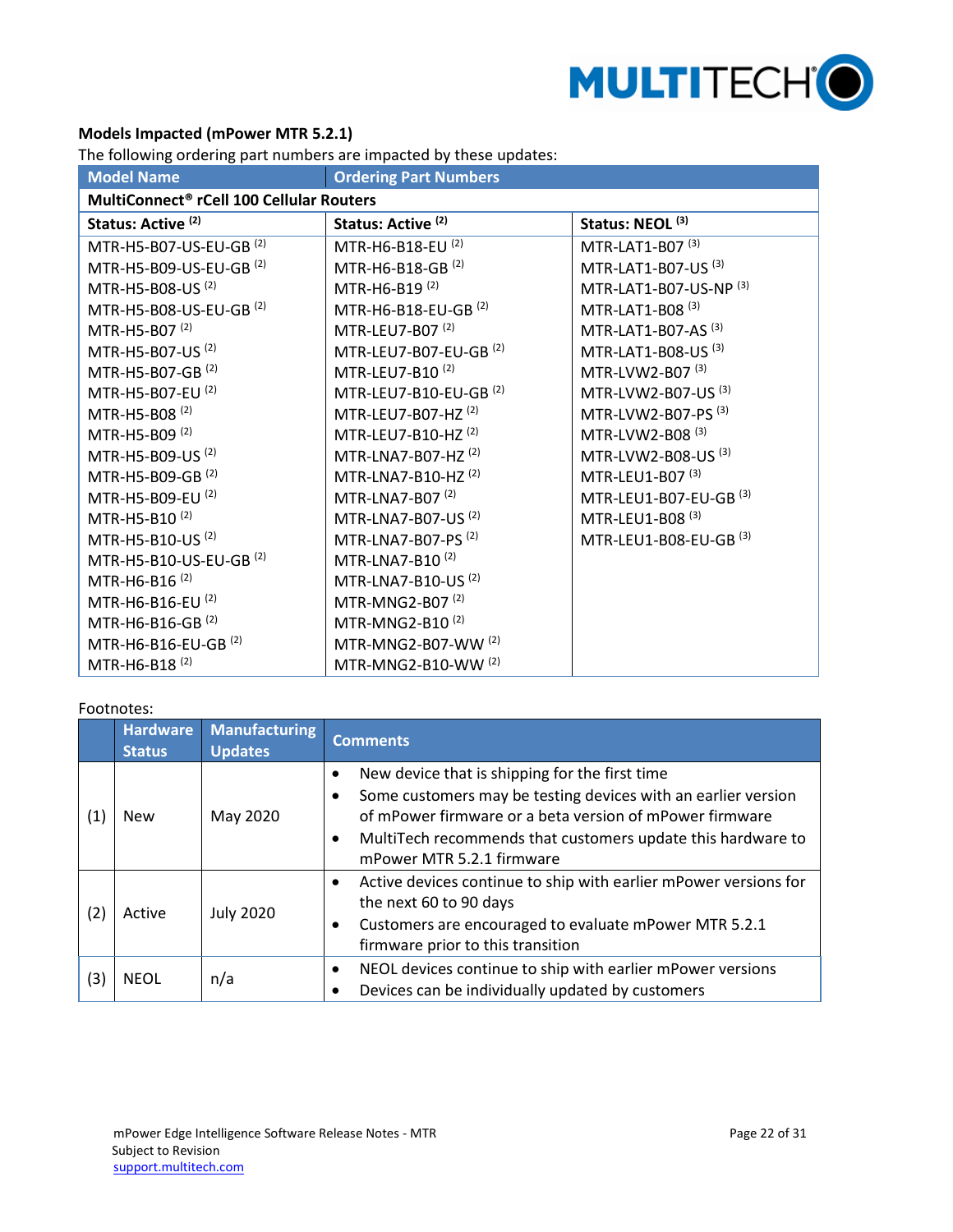

## <span id="page-22-1"></span>**Upgrade Process (mPower MTR 5.2.1)**

To install mPower MTR 5.2.1, the MultiConnect rCell must be upgraded to mPower MTR 5.0.0 or higher. Customers that are running earlier versions of mPower should use the following upgrade process:

- mPower MTR 3.4.5
	- 1. Upgrade to mPower MTR 5.0.0
	- 2. Install and upgrade to mPower MTR 5.2,1
- mPower versions earlier than mPower MTR 3.4.5
	- 1. Upgrade to mPower MTR 3.4.5
	- 2. Upgrade to mPower MTR 5.0.0
	- 3. Install and upgrade to mPower MTR 5.2,1
- mPower MTR 5.0.0
	- 2. Install and upgrade to mPower MTR 5.2.1

## <span id="page-22-0"></span>**mPower MTR 5.1.4 Changelog and Overview**

#### March 2020

#### Updates in mPower MTR 5.1.4, from [mPower MTR 5.1.3](#page-24-0)

|                | New      |                  | $\sim$ $\sim$ $\sim$ $\sim$<br>-eature | $\sqrt{2}$<br>NTIOWIT  | <b>Bus</b>   |           | <b>Schedule</b> | <b>Models</b>   | and the country |
|----------------|----------|------------------|----------------------------------------|------------------------|--------------|-----------|-----------------|-----------------|-----------------|
| <b>Changes</b> | Hardware | $115$ W I COLUIL | 1911 U.S. I. I                         | 57 - FF FF FF FF FF FF | <b>Fixes</b> | PUNIUUNII |                 | <b>impacted</b> |                 |

#### <span id="page-22-2"></span>**Bug Fixes (mPower MTR 5.1.4)**

| Modbus Support |                                                                                       |  |
|----------------|---------------------------------------------------------------------------------------|--|
|                | In firmware version MTR 5.1.1, a bug was introduced that prevented the Modbus gateway |  |
|                | code from executing, leading to the feature not working at all.                       |  |
|                | This issue has been corrected in MTR 5.1.4.                                           |  |

## <span id="page-22-3"></span>**Schedule (mPower MTR 5.1.4)**

- Downloadable Version
	- o Availability: March 2020
	- o Visit<https://www.multitech.com/brands/multiconnect-rcell-100-series>
	- o Select the model number you are interested in. In the DOWNLOADS section you can select mPower MTR 5.1.4 and download
- Manufacturing
	- o See Models Impacted for details on when mPower MTR 5.1.4 will be available for different versions of the MultiConnect rCell
- DeviceHQ®
	- o Cloud-based IoT Device Management
	- o mPower MTR 5.1.4 Availability: March 2020
	- o [https://www.devicehq.com/sign\\_in](https://www.devicehq.com/sign_in)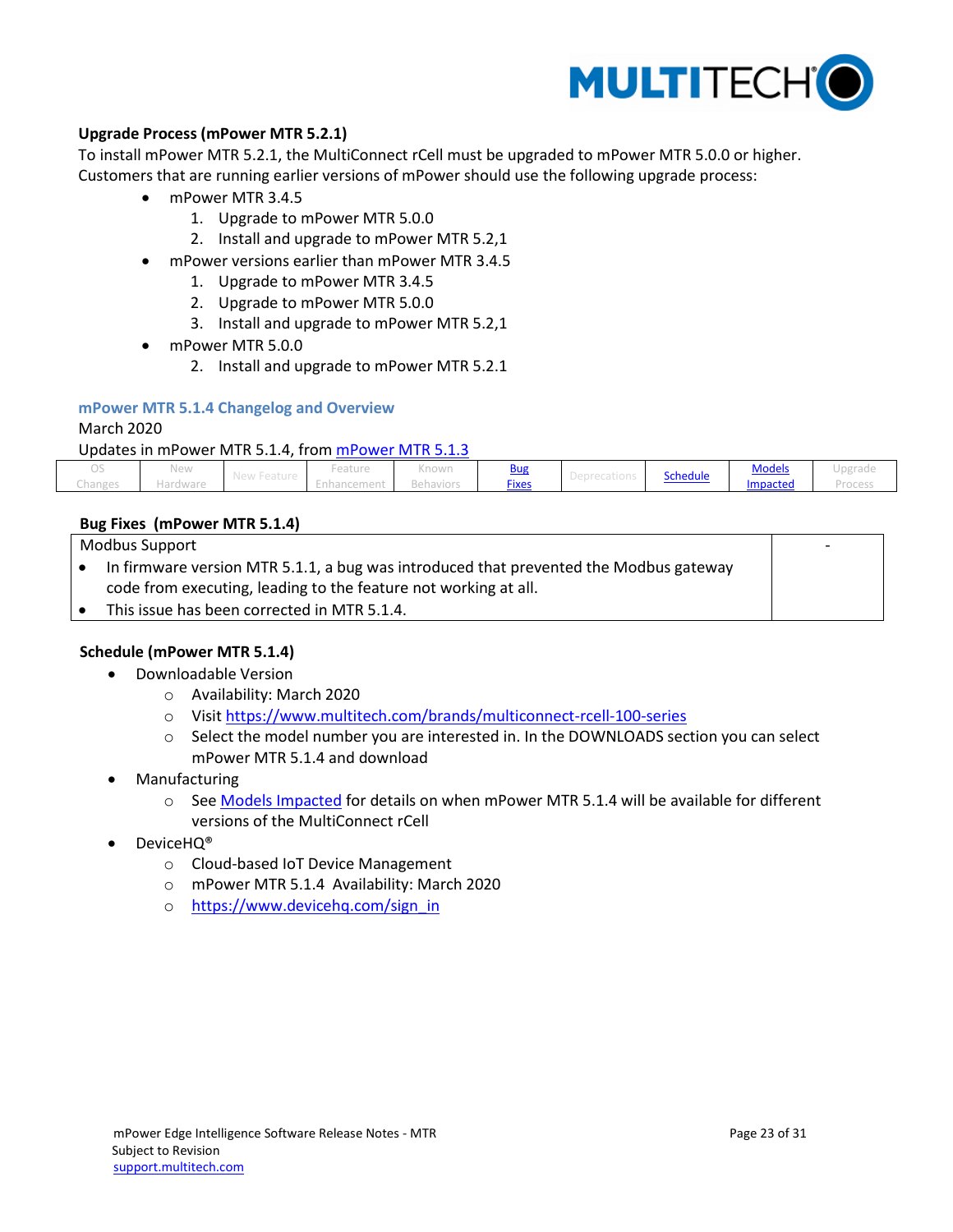

## <span id="page-23-0"></span>**Models Impacted (mPower MTR 5.1.4)**

The following ordering part numbers are impacted by these updates:

| The following ordering part hannocro are impacted by these apaates.<br><b>Model Name</b> | <b>Ordering Part Numbers</b>                                                                                                                                                                                         | <b>Release Date</b>                                                                                                                                                                                                                                                                                               |
|------------------------------------------------------------------------------------------|----------------------------------------------------------------------------------------------------------------------------------------------------------------------------------------------------------------------|-------------------------------------------------------------------------------------------------------------------------------------------------------------------------------------------------------------------------------------------------------------------------------------------------------------------|
| MultiConnect <sup>®</sup> rCell<br><b>LTE Category 3 Routers</b>                         | MTR-LAT1-B07<br>MTR-LAT1-B07-US<br>MTR-LAT1-B08<br>MTR-LAT1-B08-US<br>MTR-LVW2-B07<br>MTR-LVW2-B07-US<br>MTR-LVW2-B08<br>MTR-LVW2-B08-US<br>MTR-LEU1-B07<br>MTR-LEU1-B07-EU-GB<br>MTR-LEU1-B08<br>MTR-LEU1-B08-EU-GB | Product Status: Near-End-Of-Life<br>Products must be individually updated by the<br>customer using information on<br>www.multitech.com<br>or<br>using DeviceHQ<br>https://www.devicehq.com/sign_in                                                                                                                |
| MultiConnect <sup>®</sup> rCell<br>3G-HSPA+ Routers                                      | MTR-H5-B07<br>MTR-H5-B07-US-EU-GB<br>MTR-H5-B08<br>MTR-H5-B08-US-EU-GB<br>MTR-H5-B09<br>MTR-H5-B09-US-EU-GB<br>MTR-H5-B10<br>MTR-H5-B10-US<br>MTR-H5-B10-HZ                                                          | <b>Product Status: Active</b><br>Products shipping from MultiTech will begin<br>shipping with firmware version<br>mPower MTR 5.1.4 in April 2020<br>Products can be individually updated by the<br>customer using information on<br>www.multitech.com<br>or<br>using DeviceHQ<br>https://www.devicehq.com/sign_in |
| MultiConnect <sup>®</sup> rCell<br><b>3G-HSPA Routers</b>                                | MTR-H6-B16<br>MTR-H6-B16-EU<br>MTR-H6-B16-GB<br>MTR-H6-B18<br>MTR-H6-B18-EU<br>MTR-H6-B18-GB<br>MTR-H6-B19                                                                                                           | <b>Product Status: Active</b><br>Products shipping from MultiTech will begin<br>shipping with firmware version<br>mPower MTR 5.1.4 in April 2020<br>Products can be individually updated by the<br>customer using information on<br>www.multitech.com<br>or<br>using DeviceHQ<br>https://www.devicehq.com/sign_in |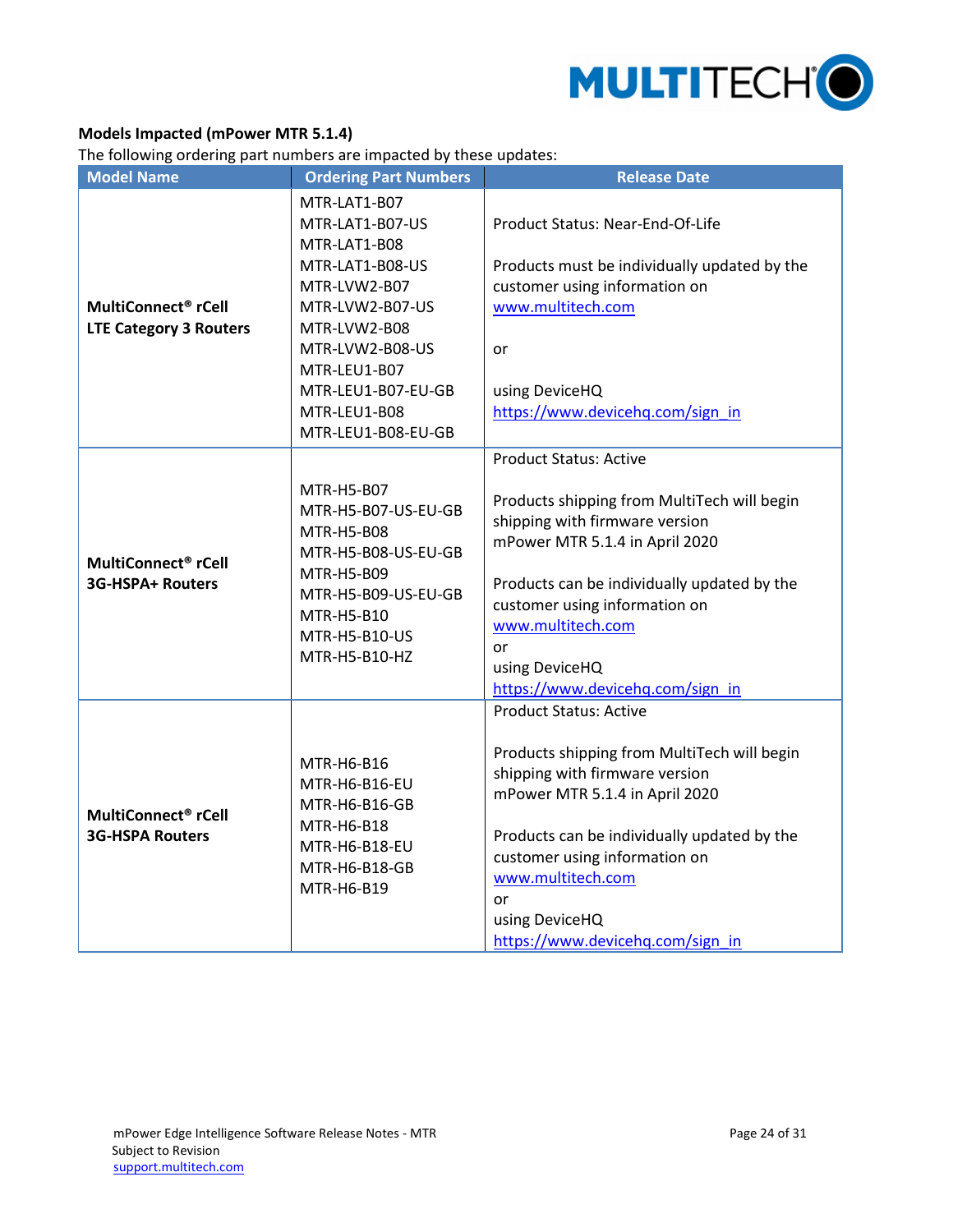

-

-

## <span id="page-24-0"></span>**mPower MTR 5.1.3 Changelog and Overview**

#### February 2020

Updates in mPower MTR 5.1.3, from [mPower MTR 5.1.1](#page-26-0)

| $\sim$             | 1.03333<br>INEW | and also also a                             | Feature    | . .<br><u>Known</u> | Bur                | <b>Schedule</b> | <b>Models</b> | <b>In common</b><br>unki qui |
|--------------------|-----------------|---------------------------------------------|------------|---------------------|--------------------|-----------------|---------------|------------------------------|
| hange<br>U I U I I |                 | .<br>$1$ V $\cup$ V $V$ $1$<br><b>CULUI</b> | hancements | Behaviors           | $- \cdot$<br>Fixes |                 | impacted      |                              |

### <span id="page-24-1"></span>**Feature Enhancements (mPower MTR 5.1.3)**

Registration Status (beta units only)

| This change only impacts customers who received beta versions of the MTR-LEU7 and |
|-----------------------------------------------------------------------------------|
| MTR-LNA7 which were shipped with firmware version mPower MTR 5.1.1                |

- A change was made in libmts-io for checking the registration status of the cellular modem to check for REGISTERED or ROAMING status through the CREG, CGREG, and CEREG commands instead of using just one of them
- WWAN Support. Changes have been made to the WWAN support on the MTR-MNG2
- Registration Status
	- $\circ$  A change was made in libmts-io for checking the registration status of the cellular modem to check for REGISTERED or ROAMING status through the CREG, CGREG, and CEREG commands instead of using just one of them

#### <span id="page-24-2"></span>**Known Behaviors (mPower MTR 5.1.3)**

| SIM Card                                                                                        |  |
|-------------------------------------------------------------------------------------------------|--|
| The MTR-LNA7 and MTR-LEU7 models all require an LTE micro SIM (3FF)                             |  |
| Missing SIM Card or Removed SIM Card                                                            |  |
| The message "No SIM" is not displayed immediately when the SIM card is removed or missing       |  |
| from the MTR-LNA7 or MTR-LEU7                                                                   |  |
| PPP-IP Passthrough IPV6 coverage                                                                |  |
| The MTR-LNA7 has inconsistent PPP-IP Passthrough IPV6 coverage                                  |  |
| <b>Verizon Dial String</b>                                                                      |  |
| When using the MTR-LNA7 on the Verizon network, the dial string will need to be switched from 1 |  |
| to 3. For AT&T or T-Mobile, the dial string will remain at 1, which is default                  |  |
| SIM Card                                                                                        |  |
| The MTR-MNG2 requires a Verizon Category M1 SIM or an AT&T LTE SIM.                             |  |
| LTE Category M1 Coverage                                                                        |  |
| We have experienced inconsistent Category M1 coverage on AT&T and Verizon networks.             |  |
| Missing SIM Card or Removed SIM Card                                                            |  |
| The message "No SIM" is not displayed immediately when the SIM card is removed or missing       |  |
| from the MTR-MNG2 models                                                                        |  |
| Dial On-Demand (Verizon)                                                                        |  |
| The MTR-MNG2 models do not support Dial On-Demand when used on the Verizon network              |  |
| <b>NB-IoT Support</b>                                                                           |  |
| NB-IoT is supported by the MTR-MNG2 modem, but not supported in the mPower firmware             |  |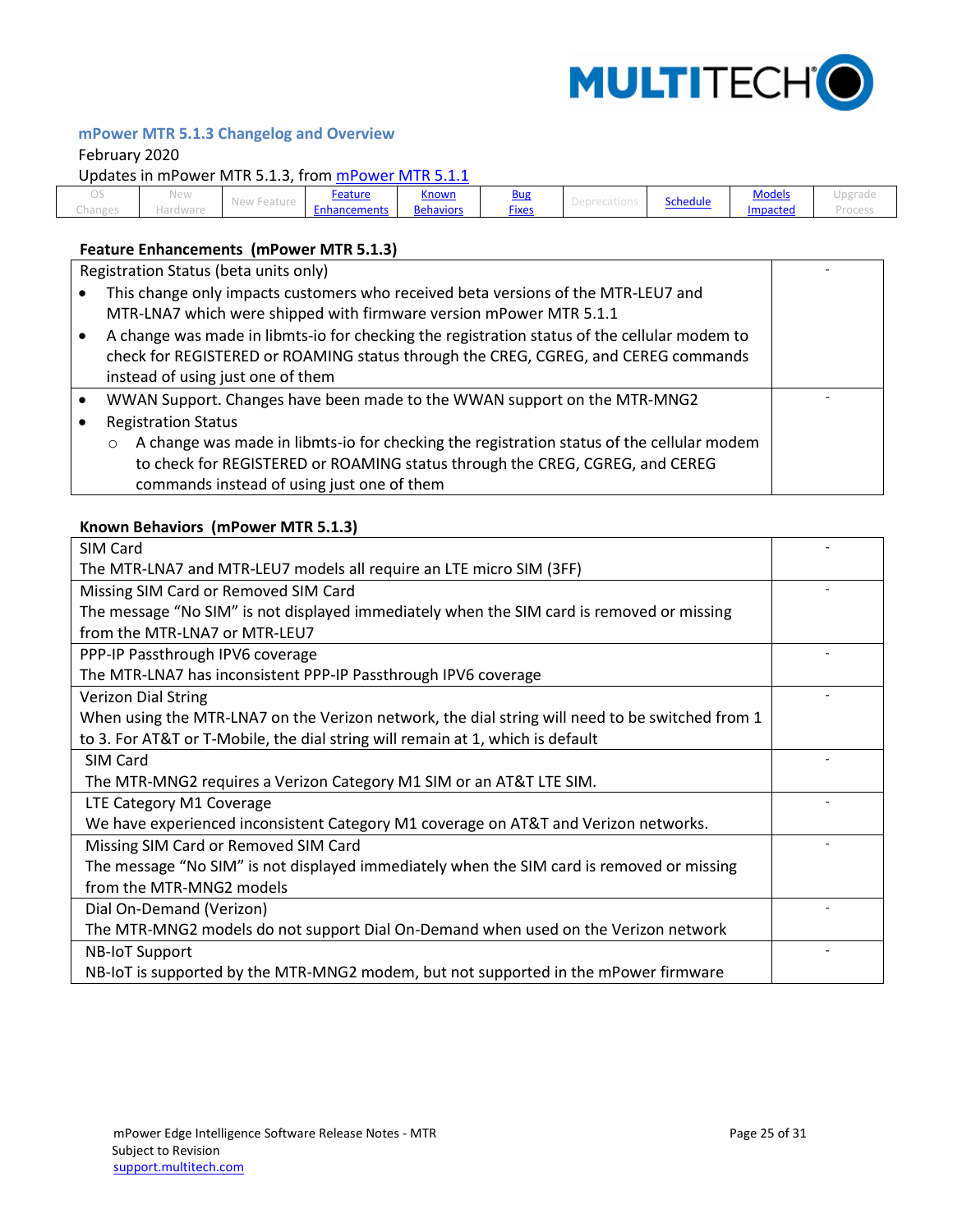

-

## <span id="page-25-0"></span>**Bug Fixes (mPower MTR 5.1.3)**

Modbus Support (beta customers only)

Some beta samples were shipped to customers with firmware version MTR 5.1.1. A bug was introduced that prevented the Modbus gateway code from executing, leading to the feature not working at all. This issue has been corrected in mPower MTR 5.1.3

## <span id="page-25-1"></span>**Schedule (mPower MTR 5.1.3)**

- Downloadable Version
	- o Availability: February 2020
	- o <https://www.multitech.com/brands/multiconnect-rcell-100-series>
	- o Select the model number you are interested in. In the DOWNLOADS section you can select MTR 5.1.3 and download
- Manufacturing
	- o See Models Impacted for details on when MTR 5.1.3 will be available for different versions of the MultiConnect rCell
- DeviceHQ®
	- o Cloud-based IoT Device Management
	- o MTR 5.1.3 Availability: February 2020
	- o [https://www.devicehq.com/sign\\_in](https://www.devicehq.com/sign_in)

## <span id="page-25-2"></span>**Models Impacted (mPower MTR 5.1.3)**

The following ordering part numbers are impacted by these updates:

| <b>Model Name</b>                | <b>Ordering Part Numbers</b> | <b>Release Date</b>                              |
|----------------------------------|------------------------------|--------------------------------------------------|
|                                  | MTR-LNA7-B07                 |                                                  |
|                                  | MTR-LNA7-B07-US              |                                                  |
|                                  | MTR-LNA7-B10                 | Released                                         |
| MultiConnect <sup>®</sup> rCell  | MTR-LNA7-B10-US              |                                                  |
| <b>4G-LTE Category 4 Routers</b> | MTR-LEU7-B07                 |                                                  |
|                                  | MTR-LEU7-B07-EU-GB           | Available in all models that ship from MultiTech |
|                                  | MTR-LEU7-B10                 |                                                  |
|                                  | MTR-LEU7-B10-EU-GB           |                                                  |
|                                  | MTR-MNG2-B07                 |                                                  |
| MultiConnect <sup>®</sup> rCell  | MTR-MNG2-B07-WW              | Released                                         |
| 4G-LTE Category M1 / NB-         | MTR-MNG2-B10                 |                                                  |
| <b>IoT Routers</b>               | MTR-MNG2-B10-WW              | Available in all models that ship from MultiTech |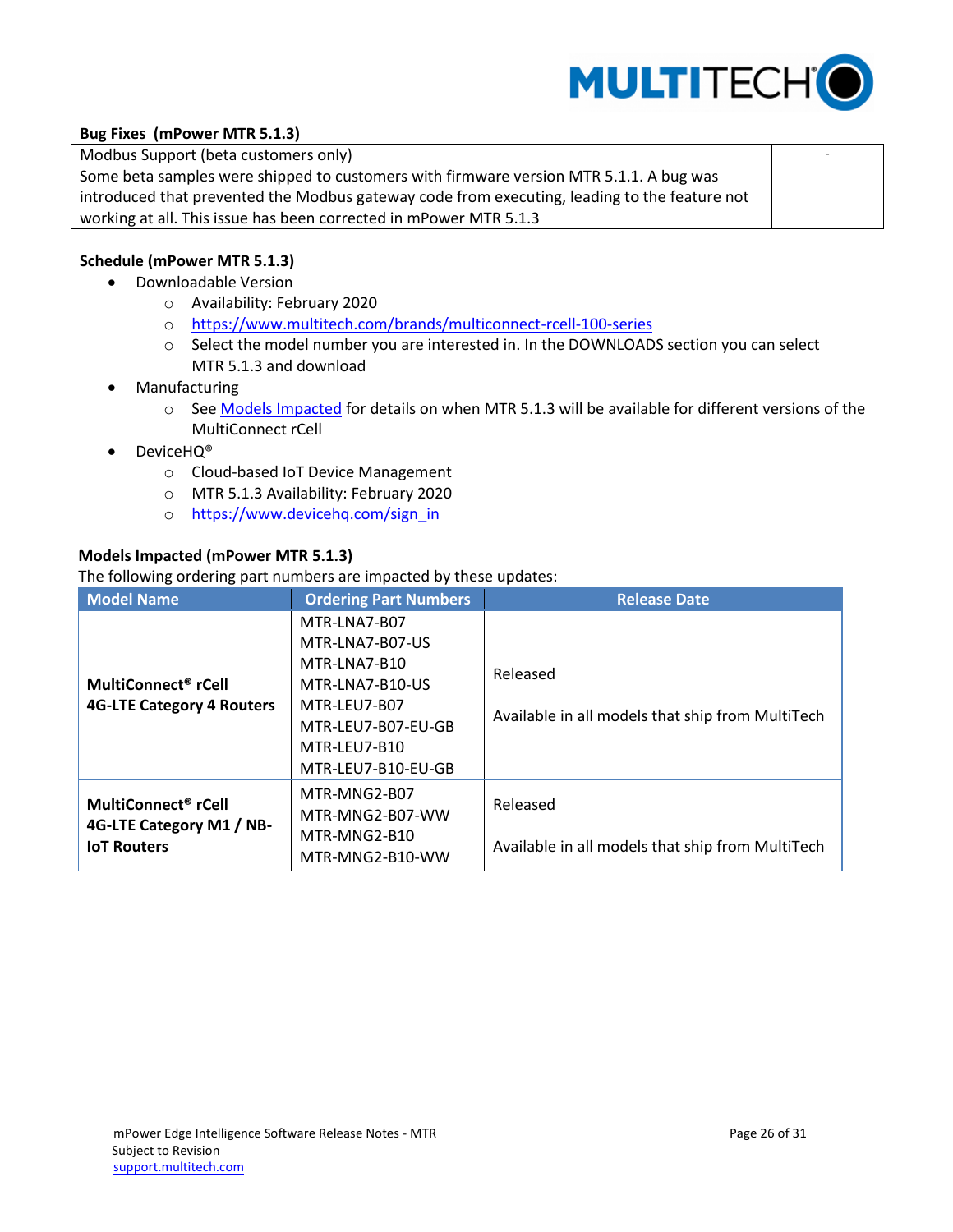

# <span id="page-26-0"></span>**mPower MTR 5.1.1 Changelog and Overview**

#### November 2019

Updates in mPower MTR 5.1.1, from mPower MTR 5.0.0

|                                             |                 |                |                       |                     |          | . .           |  |
|---------------------------------------------|-----------------|----------------|-----------------------|---------------------|----------|---------------|--|
|                                             | <u>New</u>      | <u>Feature</u> | ---------<br>NTUWIT   |                     |          | <u>Models</u> |  |
| the set and star at the<br><b>UNICHISTS</b> | <b>Hardware</b> | :nhancement    | $-64.041$<br>PCHUVIVI | IVA<br>$1 \wedge C$ | Schedule | Impactec      |  |

# <span id="page-26-1"></span>**New Hardware Support (mPower MTR 5.1.1)**

| 4G-LTE Category 4 Europe (MTR-LEU7 models)                                          |          |  |  |
|-------------------------------------------------------------------------------------|----------|--|--|
|                                                                                     |          |  |  |
|                                                                                     |          |  |  |
| 4G-LTE Category 4 North America (MTR-LNA7 models)                                   |          |  |  |
|                                                                                     | European |  |  |
| 4G-LTE Category M1 North America (-MNG2 models)                                     |          |  |  |
| NOTE: Some MTR-MNG2 models shipped with mPower MTR 5.1.1                            |          |  |  |
|                                                                                     |          |  |  |
| Added support for new GPS module                                                    |          |  |  |
| MTR-LEU7-B10 and MTR-LNA7-B10 devices use Ublox EVA-M8 GPS/GNSS                     |          |  |  |
| MTR-LAT1, MTR-LEU1, and MTR-LVW2 devices use SkyTraq Venus 636 or SkyTraq Venus 816 |          |  |  |

#### <span id="page-26-2"></span>**Feature Enhancements (mPower MTR 5.1.1)**

|                                                                                       | First-Time Setup                                                           |                      |  |  |  |
|---------------------------------------------------------------------------------------|----------------------------------------------------------------------------|----------------------|--|--|--|
|                                                                                       | • Setup Wizard: option added for Remote Management - DeviceHQ <sup>®</sup> |                      |  |  |  |
| <b>Network Interfaces</b>                                                             |                                                                            |                      |  |  |  |
|                                                                                       | Added support for IPV6 in several specific network configurations          |                      |  |  |  |
|                                                                                       | <b>Network Interface</b>                                                   | <b>IP Mode</b>       |  |  |  |
|                                                                                       | Bridge (Br0)                                                               | <b>STATIC</b>        |  |  |  |
|                                                                                       | Ethernet (Eth0)                                                            | <b>STATIC</b>        |  |  |  |
|                                                                                       |                                                                            | <b>DHCP Client</b>   |  |  |  |
|                                                                                       | PPP Interface (ppp0)                                                       | <b>PPP</b>           |  |  |  |
|                                                                                       |                                                                            | PPP - Addresses Only |  |  |  |
|                                                                                       | IPv6 WAN on cellular only                                                  |                      |  |  |  |
| <b>Global DNS</b>                                                                     |                                                                            |                      |  |  |  |
| Option added to configure the hostname of the device                                  |                                                                            |                      |  |  |  |
| Dynamic Host Configuration Protocol (DHCP) Server                                     |                                                                            |                      |  |  |  |
| IPv4 DHCP Servers (IPv4 support) or DHCPv6 and Router can be viewed, added, or edited |                                                                            |                      |  |  |  |
| Setting up Wi-Fi as a WAN                                                             |                                                                            |                      |  |  |  |
| Support added for connecting to hidden SSID networks                                  |                                                                            |                      |  |  |  |
| Updated Destination and Source Interface Firewall Rules now include OPENVPN option    |                                                                            |                      |  |  |  |
| Pre-routing rules                                                                     |                                                                            |                      |  |  |  |
| Post-routing rules                                                                    |                                                                            |                      |  |  |  |
| Input filter rules                                                                    |                                                                            |                      |  |  |  |
| ٠                                                                                     | Inbound forwarding rules                                                   |                      |  |  |  |
|                                                                                       | Output filter rules                                                        |                      |  |  |  |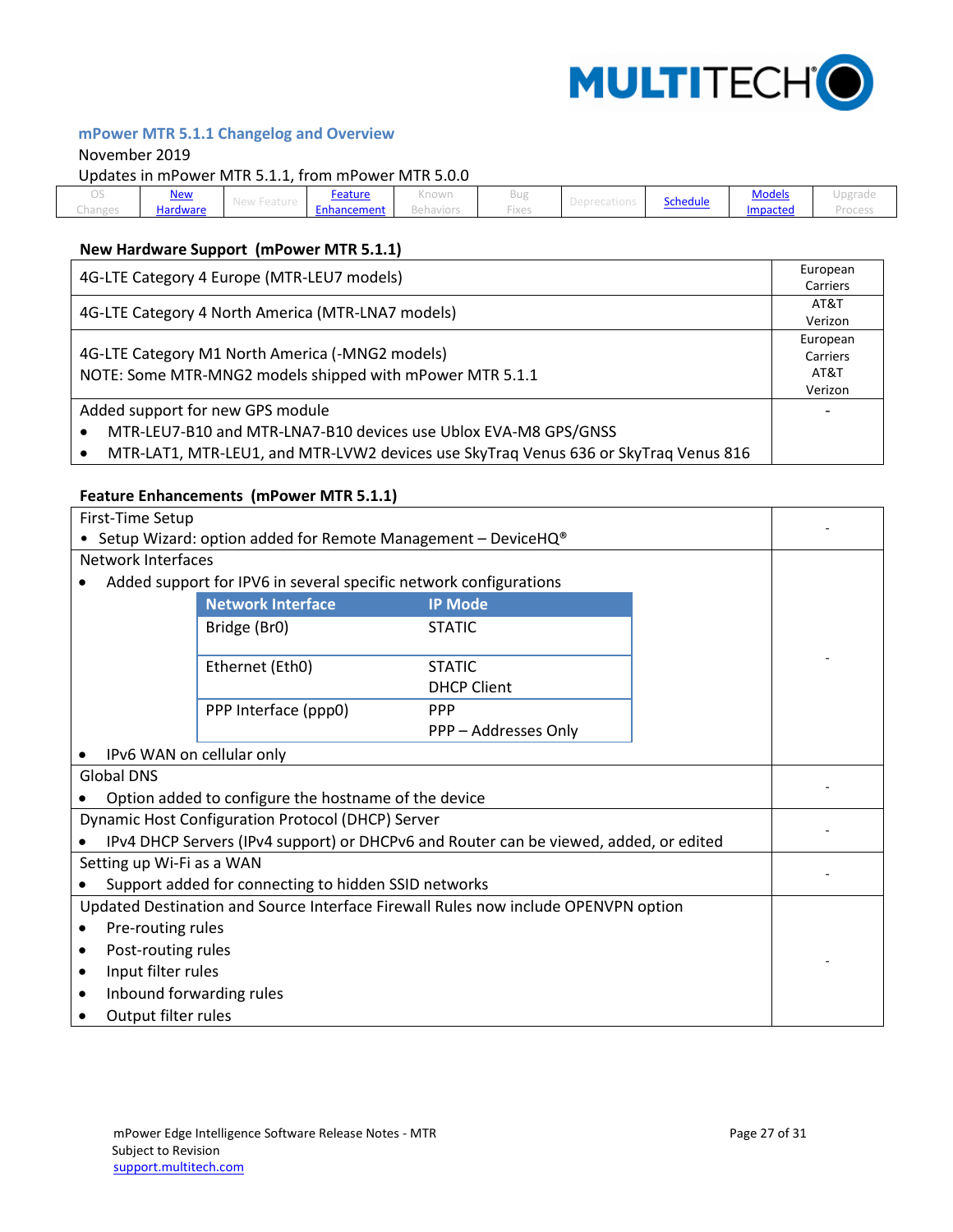

## **Feature Enhancements (mPower MTR 5.1.1)**

|           | <b>Added Cellular Configuration Fields</b>                                                     |  |
|-----------|------------------------------------------------------------------------------------------------|--|
| $\bullet$ | Cellular Mode: Select the cellular mode from the drop-down menu based on the cellular          |  |
|           | radio module in the device (Auto (default), LTE only, LTE prefer, 2G only, 3G only, or 3G      |  |
|           | prefer)                                                                                        |  |
| $\bullet$ | Modem Configuration (allows user to switch firmware from one MNO network to another).          |  |
|           | MTR-MNG2 Models: Auto (default), AT&T Compatible, Verizon, World-Wide<br>$\circ$               |  |
|           | Auto option automatically detects SIM and configures to appropriate MNO<br>$\Omega$            |  |
|           | Added Password Complexity Rules: Administrative user can choose rules and limitations for user |  |
|           | passwords, including:                                                                          |  |
|           | Minimum length of passwords                                                                    |  |
| $\bullet$ | Upper and lower case requirements                                                              |  |
| $\bullet$ | Special characters (non-alphanumeric)                                                          |  |
| $\bullet$ | Characters that are not permitted                                                              |  |
|           |                                                                                                |  |
|           | Two modes are available:                                                                       |  |
| $\bullet$ | Default Mode: Minimum character length and specific number of characters                       |  |
| $\bullet$ | Credit Mode: Credits are granted for each password character and extra credits are applied     |  |
|           | for certain character classes. Administrators specify a minimum number of classes. Longer      |  |
|           | passwords are the strongest.                                                                   |  |
|           | Configuring Device Access: How the device can be accessed as well as security features that    |  |
|           | decrease susceptibility and malicious activity.                                                |  |
|           | Added Reverse SSH Tunnel: enable and configure reverse SSH tunnel either using DeviceHQ        |  |
|           | (or other cloud service) or a 3 <sup>rd</sup> party service.                                   |  |
|           | Managing Devices Remotely (DeviceHQ): Updates to DeviceHQ Check-In Settings                    |  |
|           | Single Check-In: Configure device to check-in to DeviceHQ at a specific date and time          |  |
|           | Repeatable Check-In: Configure device to check-in to DeviceHQ at a specific time daily or on a |  |
|           | specific day of the week.                                                                      |  |
|           | Upgrading Firmware from MultiTech website or DeviceHQ                                          |  |
| $\bullet$ | Signed Firmware Validation is automatically used once it is enabled after upgrading from       |  |
|           | mPower MTR 5.1.1 and higher                                                                    |  |
|           | <b>Manage Custom Applications</b>                                                              |  |
|           | The MultiConnect rCell includes added support for installing custom applications and the       |  |
|           | managing the version of all installed applications                                             |  |
|           | Maximum application size: 4MB (larger applications may encounter problems)                     |  |
| $\bullet$ | Refer to Creating a Custom Application on the MultiTech Developer Resources website for        |  |
|           | complete instructions on developing, installing, and deploying custom applications             |  |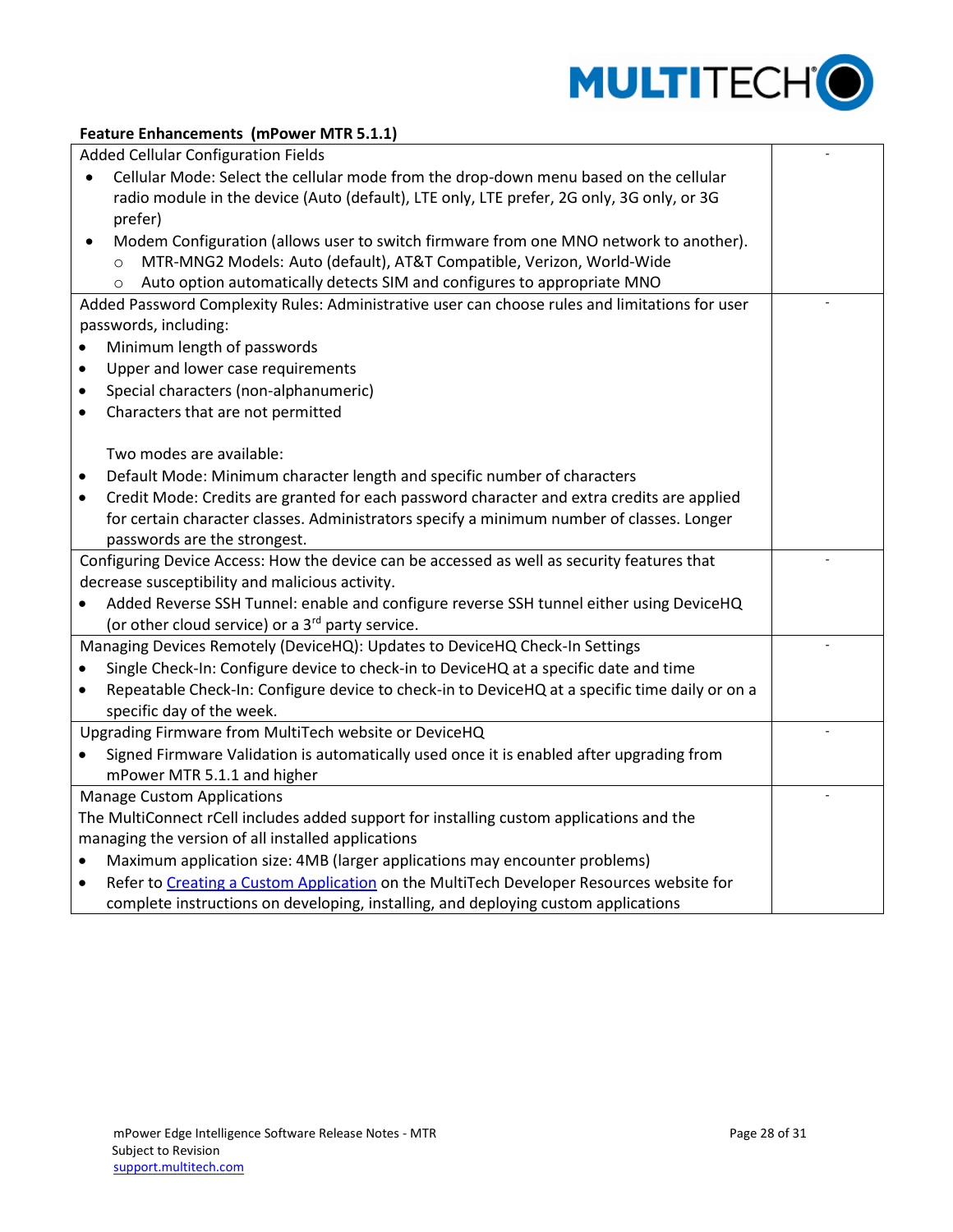

## <span id="page-28-0"></span>**Schedule (mPower MTR 5.1.1)**

- Downloadable Version
	- o Availability: December 2019
	- o Visit<https://www.multitech.com/brands/multiconnect-rcell-100-series>
- Manufacturing
	- o See Models Impacted for details on when MTR 5.1.1 will be available for different versions of the MultiConnect rCell
- DeviceHQ®
	- o Cloud-based IoT Device Management
	- o MTR 5.1.1 Availability: December 2019
	- o [https://www.devicehq.com/sign\\_in](https://www.devicehq.com/sign_in)

## <span id="page-28-1"></span>**Models Impacted (mPower MTR 5.1.1)**

The following ordering part numbers are impacted by these updates:

| <b>Model Name</b>                        | <b>Ordering Part Numbers</b> | <b>Release Date</b>                          |
|------------------------------------------|------------------------------|----------------------------------------------|
|                                          | MTR-LNA7-B07                 |                                              |
|                                          | MTR-LNA7-B07-US              |                                              |
|                                          | MTR-LNA7-B10                 | Early December 2019                          |
| MultiConnect <sup>®</sup> rCell          | MTR-LNA7-B10-US              |                                              |
| <b>LTE Category 4 Routers</b>            | MTR-LEU7-B07                 | MTR 5.1.1 firmware will ship as new MTR      |
|                                          | MTR-LEU7-B07-EU-GB           | hardware is released                         |
|                                          | MTR-LEU7-B10                 |                                              |
|                                          | MTR-LEU7-B10-EU-GB           |                                              |
|                                          | MTR-LAT1-B07                 |                                              |
|                                          | MTR-LAT1-B07-US              |                                              |
|                                          | MTR-LAT1-B08 *               | Products must be individually updated by the |
|                                          | MTR-LAT1-B08-US *            | customer using information on                |
|                                          | MTR-LVW2-B07                 | www.multitech.com                            |
| MultiConnect <sup>®</sup> rCell          | MTR-LVW2-B07-US              |                                              |
| <b>LTE Category 3 Routers</b>            | MTR-LVW2-B08 *               | or                                           |
|                                          | MTR-LVW2-B08-US *            |                                              |
|                                          | MTR-LEU1-B07                 | using DeviceHQ                               |
|                                          | MTR-LEU1-B07-EU-GB           | https://www.devicehq.com/sign_in             |
|                                          | MTR-LEU1-B08 *               |                                              |
|                                          | MTR-LEU1-B08-EU-GB *         |                                              |
| MultiConnect <sup>®</sup> rCell          | MTR-MNG2-B07                 | Early December 2019                          |
|                                          | MTR-MNG2-B07-WW              |                                              |
| LTE Category M / NBIOT<br><b>Routers</b> | MTR-MNG2-B10                 | MTR 5.1.1 firmware will ship as new MTR      |
|                                          | MTR-MNG2-B10-WW              | hardware is released                         |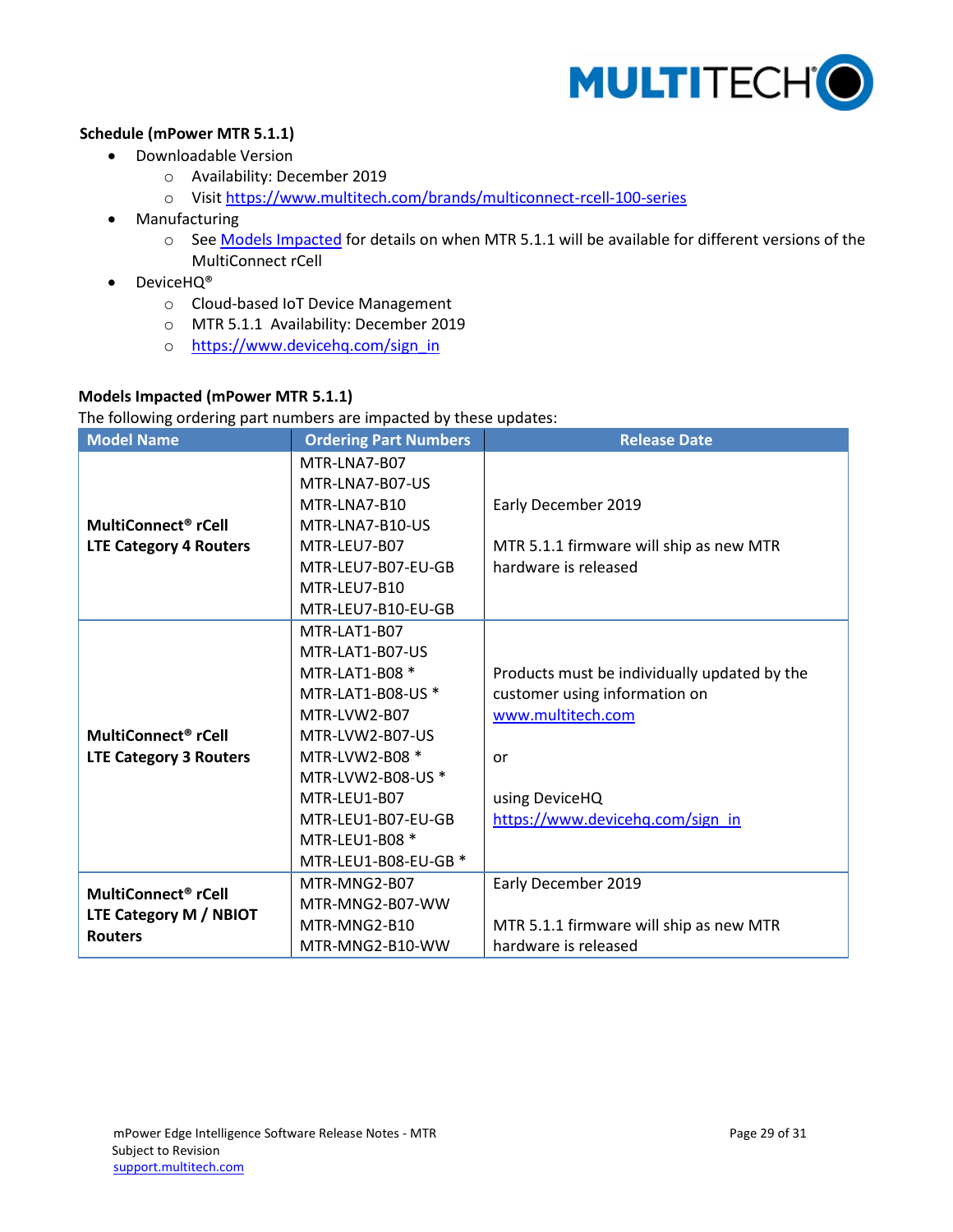

| <b>Model Name</b>                                         | <b>Ordering Part Numbers</b>                                                                                                                                          | <b>Release Date</b>                                                                                                                                                            |
|-----------------------------------------------------------|-----------------------------------------------------------------------------------------------------------------------------------------------------------------------|--------------------------------------------------------------------------------------------------------------------------------------------------------------------------------|
| MultiConnect <sup>®</sup> rCell<br>3G-HSPA+ Routers       | MTR-H5-B07<br>MTR-H5-B07-US-EU-GB<br>MTR-H5-B08 *<br>MTR-H5-B08-US-EU-GB *<br>MTR-H5-B09<br>MTR-H5-B09-US-EU-GB<br>MTR-H5-B10 *<br>MTR-H5-B10-US *<br>MTR-H5-B10-HZ * | January 2020<br>Products must be individually updated by the<br>customer using information on<br>www.multitech.com<br>or<br>using DeviceHQ<br>https://www.devicehq.com/sign_in |
| MultiConnect <sup>®</sup> rCell<br><b>3G-HSPA Routers</b> | MTR-H6-B16<br>MTR-H6-B16-EU<br>MTR-H6-B16-GB<br><b>MTR-H6-B18</b><br>MTR-H6-B18-EU<br>MTR-H6-B18-GB<br>MTR-H6-B19 *                                                   | January 2020<br>Products must be individually updated by the<br>customer using information on<br>www.multitech.com<br>or<br>using DeviceHQ<br>https://www.devicehq.com/sign in |

\* Models with GPS module will be upgraded to mPower MTR 5.1.1 in mid-December 2019.